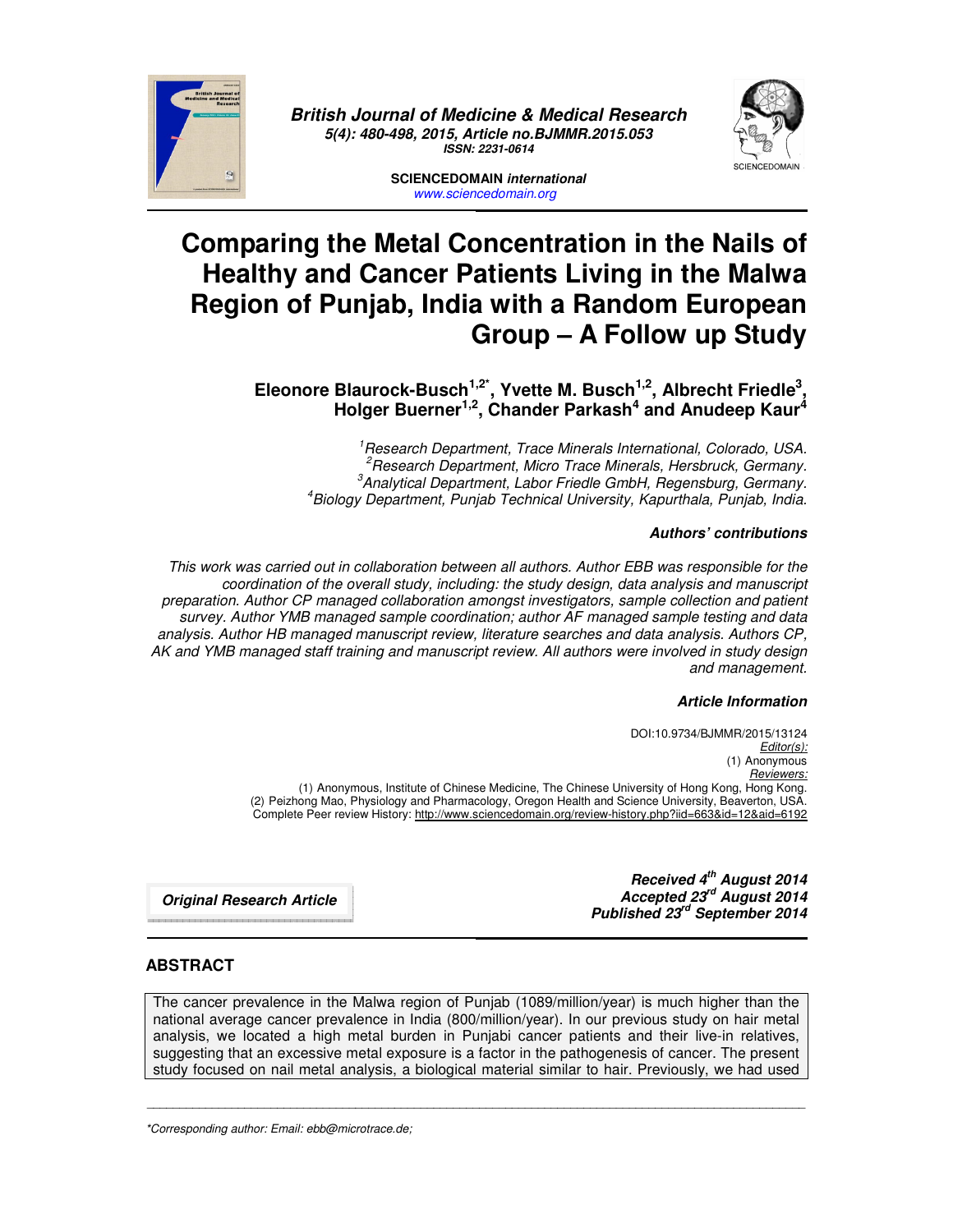ICP-MS spectroscopy to confirm high exposures to aluminium (Al), barium (Ba), manganese (Mn), lead (Pb), uranium (U and other metals in the hair of Punjabi cancer patients and their healthy relatives (Blaurock-Busch et al. 2014). In this study, we used nail metal analysis to confirm the results of our previous study. We compared the nail metal concentration of healthy Punjabis (N=83) with randomly selected healthy Europeans (N=83) and found highly significant differences between the European and Punjabi groups, including the healthy and the cancer groups.In comparison, our European group showed a low percentage (0 to 13%) of pathological values for aluminium (Al), barium (Ba), cadmium (Cd), iron (Fe), manganese (Mn), nickel (Ni), lead (Pb), strontium (Sr), titanium (Ti) and uranium (U), while the healthy Punjabi groups showed between 13% and 99% pathological values for these elements. (Explanation: A test value above the 95% reference range is considered a pathological value.)The greatest metal burden was found in the breast cancer group (N=13), showing 100% pathological values for Al, Fe, Mn and U. This study supports previous research, which demonstrated a significant metal burden in Punjabi people. Water, soil, and phosphate fertilizers may be the cause of this excessive exposure.

*Keywords: Punjab; Malwa region; cancer; breast cancer; nail analysis; aluminium; iron; manganese; strontium; uranium.* 

## **1. INTRODUCTION**

Punjab is one of the leading food grain producing states in India. It is also the region with the highest cancer rate. The cancer prevalence (per million per year) in the Malwa region is indicated to be 1089. In comparison, this is much higher as it is in two other regions of Punjab, *i.e*., Majha (647/million/year) and Doaba (881/million/year). The national average cancer prevalence in India is 800/million per year. Four of the 11 districts in the Malwa region are most afflicted by various cancers: Muktsar, followed in order by Mansa, Faridkot and Bathinda [1].

Studies indicate that excessive use of mineral fertilizers and pesticides has led to water and soil contamination, affecting farming communities. In the Malwa region, cancer mortality is directly correlated with gender and farming (Singh, 2008) [2]. The indiscriminate use of pesticides, fertilizers, as well as poor groundwater quality is considered to be among the main reasons for the high incidence of several diseases in the Malwa belt. Farming communities have higher cancer rates [3]. Studies indicate that drinking water, particularly in the Malwa belt, can be a source of heavy metals, including fluoride and pesticides [4,5].

Toxic metals are considered to be contributory causes for a variety of cancers [6-8]. Exposure to cadmium (Cd) and other heavy metals is a wellknown risk factor for cancer. Cd has been found in fruit and vegetables grown on contaminated soil [9]. Stoica et al. studied the effect of Cd on estrogen receptor levels and estrogen-induced responses in human breast cancer cells [10].

Compared to healthy breast tissue, previous studies discovered a significant presence of Cd in malignant breast cancer tissue [11-13].

We chose to test human nail samples, because just like hair, nails are body tissue. Nail metal analysis can be used as a diagnostic test to evaluate chronic metal exposure. In recent years the interest in nails as a biological sample for metal analysis has been growing [14-20].Rashad and Hossam from the Chemistry Department, South Valley University, Aswan, Egypt proved that 'human scalp hair and fingernails could be used successfully as a biological indicator for the assessment of heavy metal pollution '[21].

Nails and hair are metabolic end products that incorporate metals into their structure during the growth process [22,23]. Both specimen have been suggested as suitable measures of heavy metal pollution. Their advantage over the conventional blood metal analysis is that hair and nails reflect exposure and metal uptake of previous months, representing a longer integrator of heavy metal exposure [24]. The uptake of lead, for example, suggests a three compartmental tool for the lead metabolism, namely circulation in blood, accumulation in soft tissue with keratin and collagen being the target proteins [25].

Nails and hair have advantages over other biological materials [26,27]:

- 1. Samples can be obtained without injury to the donor.
- 2. Samples can be stored for a long time, before and after analysis without any changes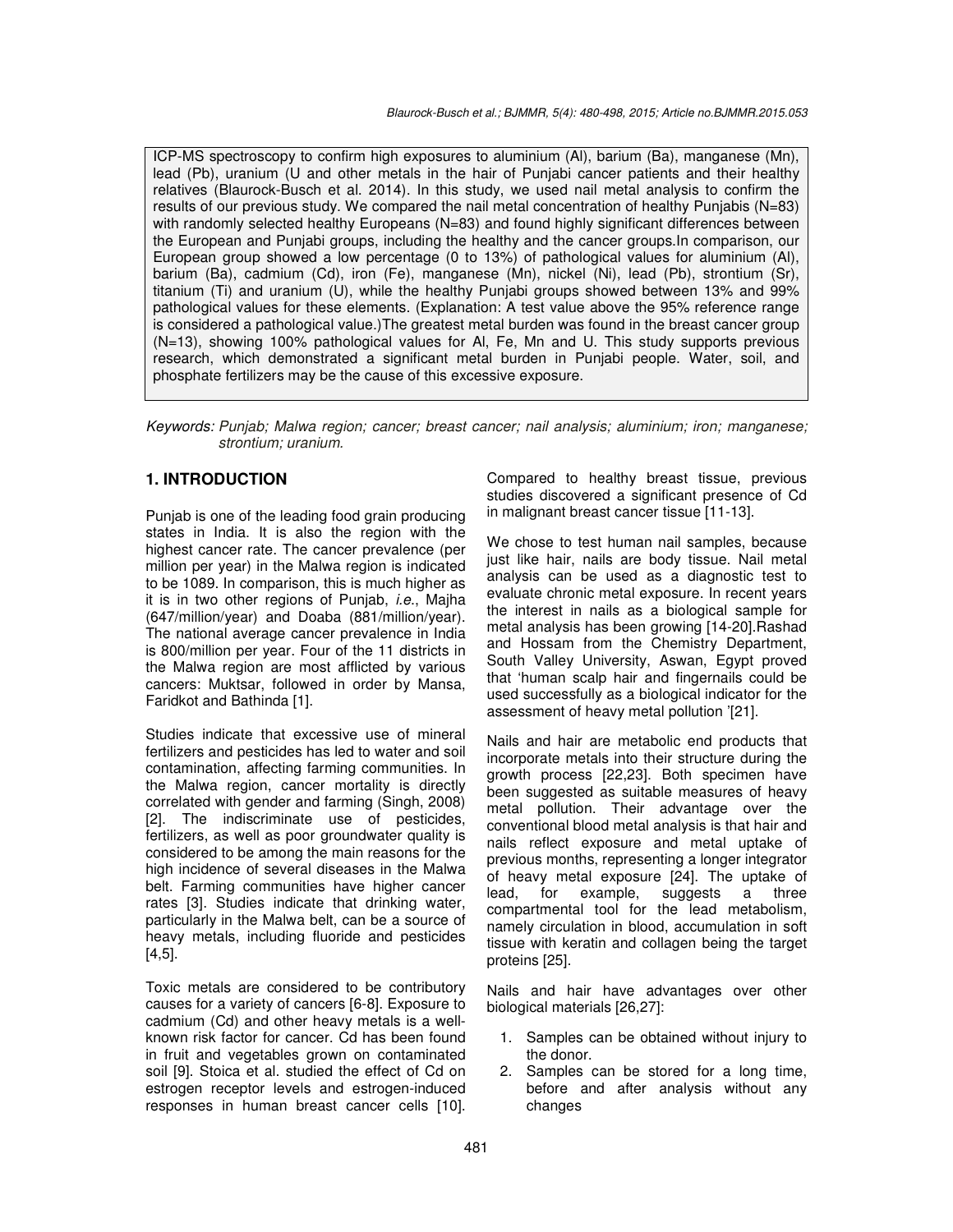- 3. Higher concentrations of toxic metals are found in nail or hair samples when compared to blood or urine
- 4. Samples reflect past exposure and accumulation of metals over a long period of time

Of the 83 healthy Punjabis tested, 13% showed nail cadmium concentrations above the accepted reference range, in the healthy European population only 6% exceeded that range. In the healthy cancer relative group 9% of the test values were above the reference range; in the cancer group we noted 0% (Fig. 1). We suggest that redistribution of cadmium plays a role i.e. accumulation in cancer tissue as outlined above seems logical.

Chronic arsenic exposure is of concern to Indians and has been listed as a cause of a variety of cancers, including skin and several internal cancers. For the last decade, the alarming rate of cancer mortalities in many villages of Punjab has been associated with this toxic metal [2] and its presence in deep water wells and hand pump water. While WHO (World Health Organization) has set a maximum contaminant level of 10ppb for arsenic in drinking water, wells located in and around Amritsar showed arsenic concentrations of up to 85ppb [28].

Nails are considered reliable material to monitor arsenic exposure [29]. Mees' lines, a single transverse broad band of white discoloration of nails, are a well-known sign of arsenic poisoning [30]. We could not detect these signs in our nail samples. In our healthy Punjabi test group 4.8% of the as values exceeded the reference range, compared to 2.94% of the cancer group and 6% for the Cancer relative group. We found 0% in the European group.

In our previous Punjabi studies, we detected unusually high uranium concentration in urine and hair samples in children and adult populations. Our 2010 study involved physically and mentally handicapped Punjabi children [31]. We found pathological uranium levels in the hair of 77% of the adult population (N=149) and 88% in the handicapped children <12years of age (N=114), reflecting chronic exposure. Urine testing showed 42% pathological values for the children prior to any type of detoxification treatment, suggesting immediate exposure. In 2014, we tested hair uranium concentrations in Punjabi cancer patients and their healthy relatives. Of the cancer patients (N=50) 71% exceeded the reference range of 0.1mcg/g for uranium in hair compared to 58% of the healthy group of relatives tested (N=50).



**Fig. 1. Percent of pathological cadmium values in test groups**  *Note: A test value above the 95% reference range is considered a pathological value*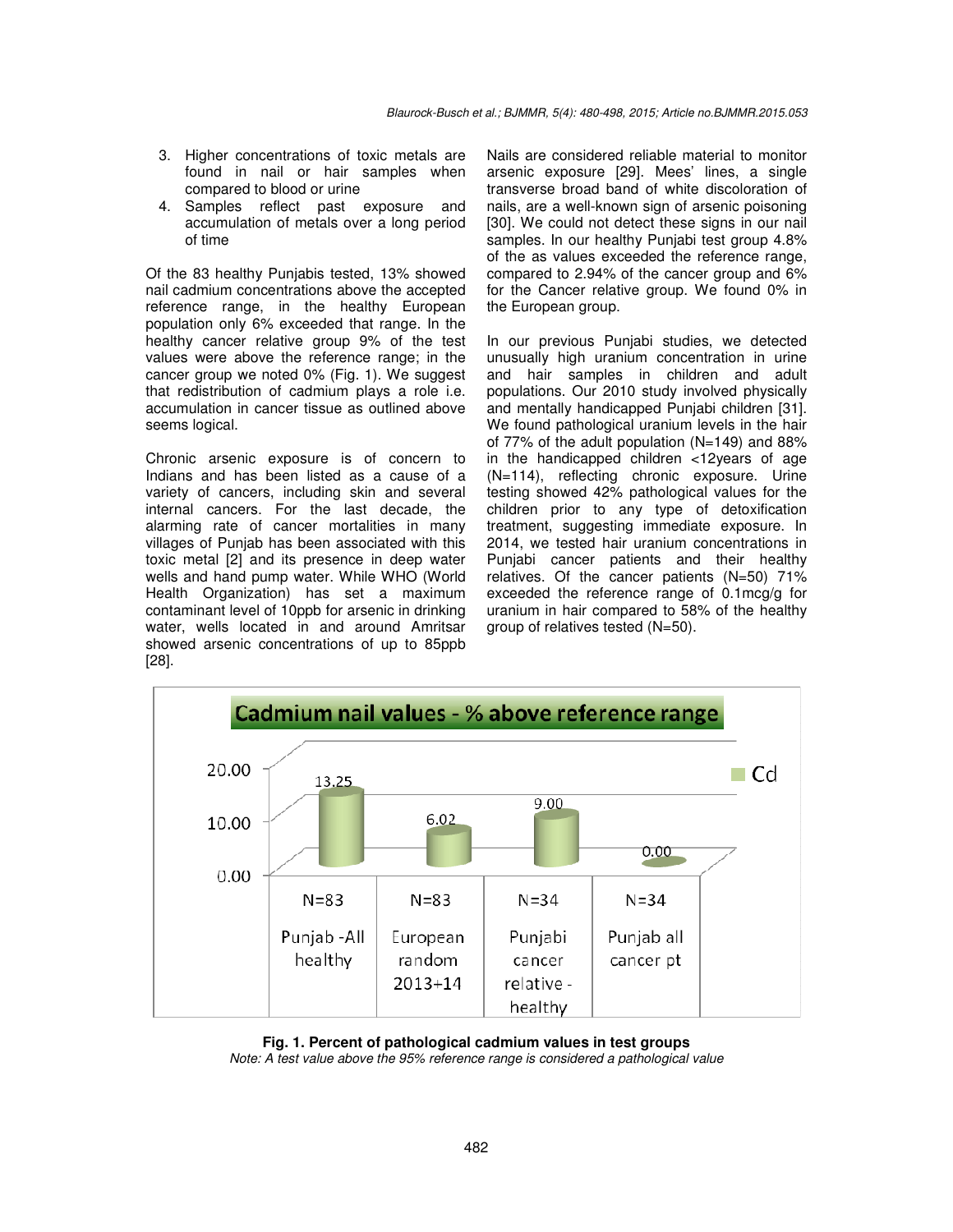A test value above the 95% reference range is considered a pathological value. Our present nail study showed 100% pathological values for U in the cancer group (N=34) and 100% for the group of healthy cancer relatives (N=34). When we compared the healthy European group (N=83) with a healthy Punjab population (N=83) we found significant differences (Table 1).

Uranium is a naturally-occurring radioactive element, commonly found in very small amounts in water, rock, soil or human tissue, and it contributes to low-level background radiation and various cancers. Long term chronic intakes of uranium in food, water, or air can lead to internal irradiation and/or chemical toxicity. Intakes exceeding EPA standards increase cancer risks, liver damage, or both [32].

A considerable discrepancy in pathological values for all the elements was noted between the European and the Punjabi healthy groups as shown in Table 1.

# **1.1 Participants**

We first tested the nails of the same healthy individuals and cancer patients of Punjab that had previously been selected for our hair study on cancer [33]. All Punjabi test persons are from the Malwa region. All persons accepted into our study signed a consent form.

Nails samples had been collected along with the hair samples in 2012/2013. Of the original group of 50 healthy and 50 cancer patients, we were able to use the nail samples of 34 cancer patients and 34 of their healthy cancer relatives. Of the total cancer group (N=34), 13 were breast cancer patients. To verify national differences, we also compared nail results of 83 healthy Punjabis and 83 healthy Europeans. Furthermore, we added a small group of healthy Germans from our laboratory (N=13) and compared them with the Punjabi breast cancer patient group (N=13).

# **1.2 Analysis of Nail Samples**

Nail samples from Punjabi test persons were collected by surveyors (PhD candidates) of Punjab Technical University during the period of December 2012 to January 2013. The surveyors took detailed patient information about health issues and lifestyle. Surveyors had been instructed to reject chemically treated hair and painted nails. While we originally had samples for 50 healthy and 50 cancer patients, we had to eliminate nail samples due to insufficient sample weight. For testing, we accept samples weighing between 20 and 60mg.

The mean nail sample weight for the healthy Punjabi group (N=83) was 45.57mg. For the European group  $(N=83)$ , the mean nail sample weight was 46.6mg. All nail samples were tested at the Micro Trace Minerals Laboratory in Germany. The mean sample weight for the cancer relative group (N=34) was 39.46mg; for the cancer group (N=34) it was 42.49mg. For our healthy German laboratory group (N=13), mean sample weight was 49.86mg, and for the breast cancer group (N=13), the mean sample weight was 40.53.

In the laboratory, samples were soaked with metal-free acetone for 30min, and rinsed three times with hot water and then three more times with ultrapure water. Thereafter, samples were dried in a special drying oven before weighing.

For sample digestion, certified ultrapure nitric acid was used. Digestion took place in a closedvessel microwave digestion system. Ultrapure water was used for final sample dilution and the elemental analysis was performed via inductively coupled plasma mass spectrometry (ICP-MS) utilizing collision/reaction cell methods coupled with ion-molecule chemistry, a reliable new method for interference reduction.

Through MS-IC analysis, we routinely tested 59 elements for which we evaluated the Limit of Quantitation (Table 3).

## **1.3 Reference Range Values Used for Nail Sample Data from Punjab**

Because nail standards are not available, certified hair standards and in-house standards were used as part of the laboratory quality control and for the validation of results. Reference range values had been developed from apparently healthy people. For the most common metals in blood and urine, governmental agencies provide guidelines. At present, no guidelines are given for hair or nail. Laboratories have to set up their own reference ranges based on the particular populations they serve. Reference intervals serve as the basis of laboratory testing and aid the physician in differentiating between the healthy and diseased patient. Standard methods for determining the reference interval are to define and obtain a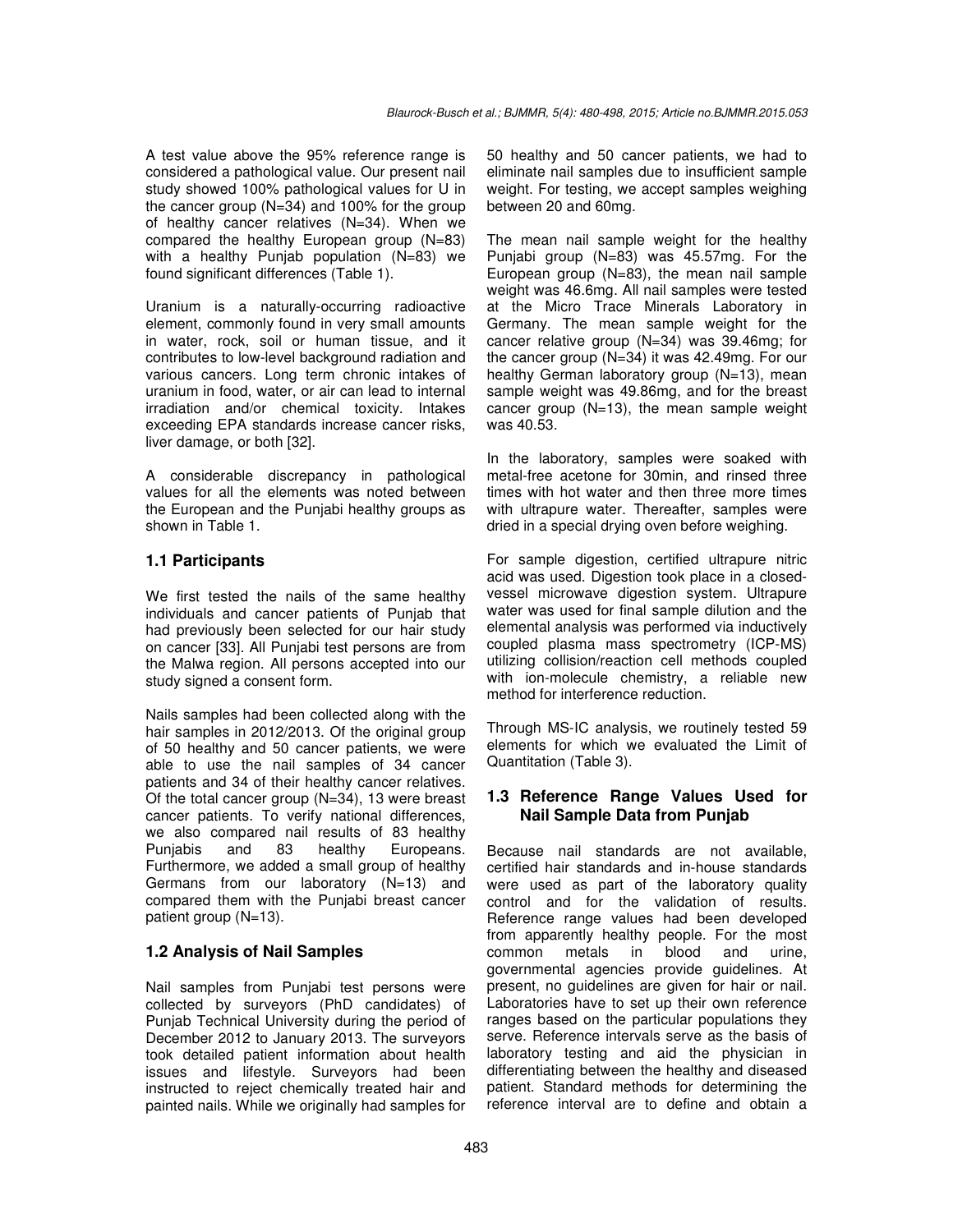healthy population of at least 120 individuals and use nonparametric estimates of the 95% reference interval [34]. The nail reference ranges used in the present study were developed in 1984 by Micro Trace Minerals (MTM), Germany and Trace Minerals International (TMI), USA and are based on a mostly Western population (Europe and US) of about 500 people. In 2013, reference ranges (RR) were re-evaluated (N=1267) and once again in 2014 when we statistically evaluated 544 people. Table 3 shows RRs and pathological ranges as utilized in this study.

#### **1.4 Statistical Analysis**

We analysed 59 elements, but our statistical evaluation focused on the 38 standard elements as listed in Table 3, for which reference ranges are available. For all healthy and cancer groups, we evaluated mean value, standard deviation, the number of tests above the 95percentile reference range and the percent of pathological tests. We selected and compared those potentially toxic elements which showed high numbers of pathological values in the Punjab groups and compared them with the European group (Table 1).

We compared the healthy European with the healthy Punjabi group, using Anova (one-way analysis of variance), comparing mean value, variance, P-value and F-value for the elements Al, As, Ba, Cd, Fe, Mn, Ni, Pb, Sr, Ti and U (Table 6).

#### **2. RESULTS**

The high concentrations of potentially toxic elements found in the nail samples from people living in the Malwa region largely confirmed the hair metal results of our earlier study. Once again, the breast cancer group (N=13) showed an overall maximum exposure to potentially toxic metals, with the exception of the carcinogenic metals As and Cd. This may support previous studies which had demonstrated higher levels of Cd in breast cancer tissue compared to healthy breast tissues. Metal absorption into cancer tissue may be the cause. Further investigation seems warranted.

The healthy Punjabi group (N=83) showed a considerably higher metal burden than the healthy European group (Table 4, 5, 6). The percentage of pathological values for all the elements shown in Table 1 exceeded the European group. Similarly, the healthy Punjabi group showed significantly higher mean values for Al, As, Ba, Cd, Mn, Ni, Pb, Sr, Ti and U than the European group. The breast cancer group showed the highest mean values for the elements Al, Ba, Ni, Sr, and Ti. High mean values for U were found in all Punjabi test groups (Table 4). When we compared male and females of the various groups, females showed more pathological values for Al. The healthy Punjabi females showed the highest percentage of pathological values for Cd (Table 2).

|  |  | Table 1. Comparison of percent pathological values in test groups |
|--|--|-------------------------------------------------------------------|
|  |  |                                                                   |

|                                  | # tests | ΑI  | As | Ba | Cd | Mn  | Ni | Pb | Sr |    |     |
|----------------------------------|---------|-----|----|----|----|-----|----|----|----|----|-----|
| Punjab - All healthy             | 83      | 81  | 5  | 63 | 13 | 96  | 23 | 19 | 88 | 51 | 99  |
| European random 2013+14          | 83      | 4   |    |    | 5  |     |    |    |    |    | 13  |
| Punjabi cancer relative -healthy | 34      | 94  | 6  | 56 | 9  | 94  | 50 | 29 | 91 | 74 | 100 |
| Punjab all cancer pt             | 34      | 85  | 3  | 56 |    | 91  | 26 | 15 | 76 | 53 | 100 |
| Punjab Breast cancer pt          | 13      | 100 |    | 69 | 0  | 100 | 39 | 23 | 92 | 85 | 100 |
| Lab personnel healthy            | 13      | 10  |    |    |    |     |    | 10 |    |    | 20  |

*# rounded* 

| Table 2. Comparison of percent pathological values in male and female patients of test groups |
|-----------------------------------------------------------------------------------------------|
|-----------------------------------------------------------------------------------------------|

|                           | # tests | Al | As | Ba | Cd           | Mn  | Ni |    |    |    |     |
|---------------------------|---------|----|----|----|--------------|-----|----|----|----|----|-----|
| Punjab cancer pt- males   | 13      | 69 |    | 54 |              | 85  | 31 |    | 62 | 46 | 100 |
| Punjab cancer pt- females | 21      | 95 | 5  | 57 |              | 95  | 24 | 19 | 86 | 57 | 100 |
| Punjab healthy males      | 55      | 84 |    | 65 |              | 95  | 20 | 26 | 84 | 58 | 98  |
| Punjab healthy females    | 28      | 75 |    | 57 | 25           | 100 | 29 |    | 96 | 36 | 100 |
| European healthy males    | 21      |    |    |    | b            | 14  | 5  |    | 14 | .5 | 24  |
| European healthy females  | 62      | 5  |    |    | $\mathbf{b}$ | 5   | 8  |    |    |    | 10  |

*# rounded*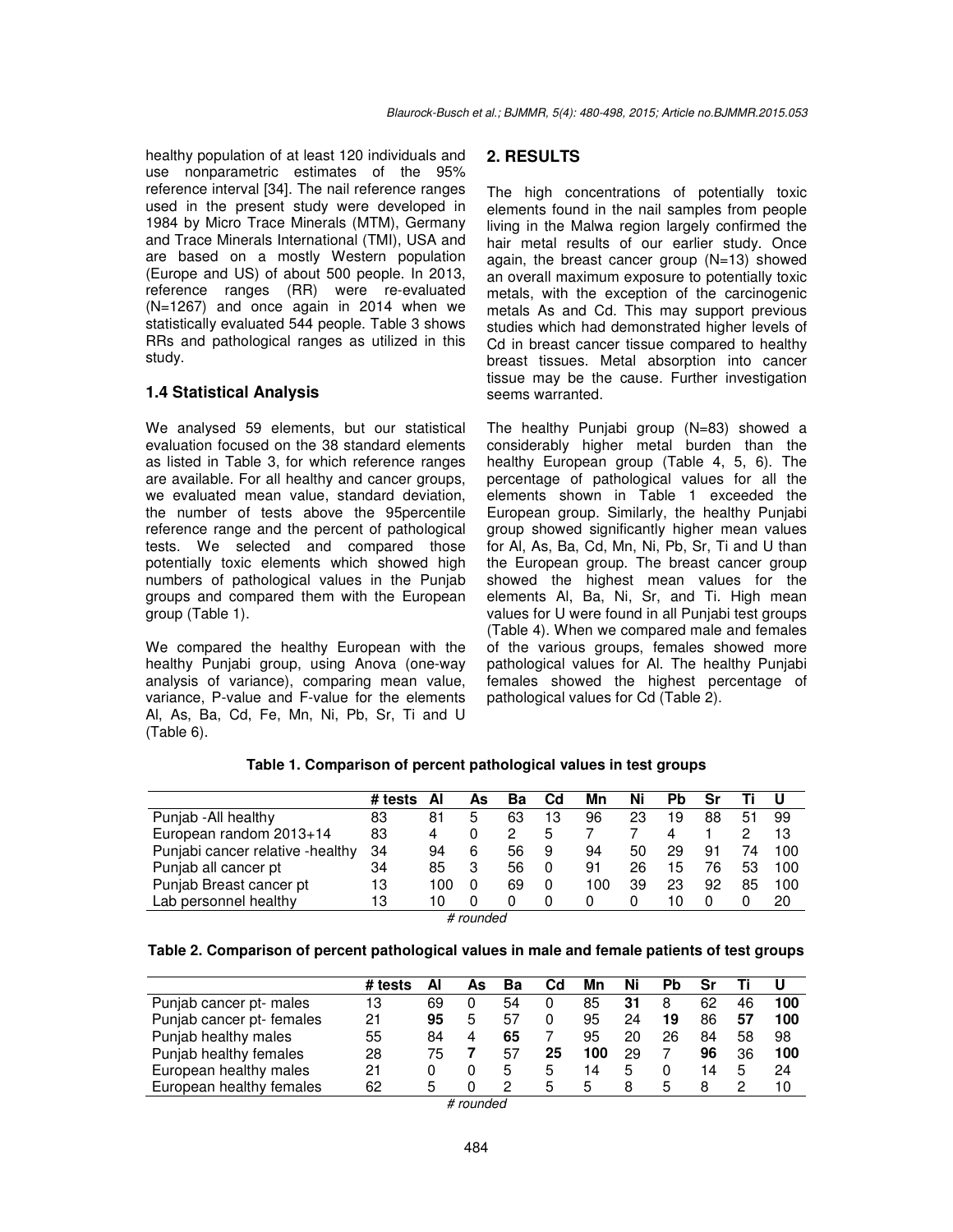|                                | Limit of quantitation             | <b>Reference ranges</b> | <b>Pathological ranges</b><br>of metals in nails |
|--------------------------------|-----------------------------------|-------------------------|--------------------------------------------------|
| <b>Element tested in nails</b> | $\overline{\text{[mg/kg=mcg/g]}}$ | $[mg/kg=mcg/g]$         | $[mg/kg=mcg/g]$                                  |
| Ag                             | 0.020                             | < 1.5                   | >1.5                                             |
| Al                             | 0.500                             | ~5                      | $>70$                                            |
| As                             | 0.020                             | $-.87$                  | > 0.87                                           |
| B                              | 0.500                             | 2.1                     | >2.1                                             |
| Ba                             | 0.020                             | $\overline{\mathbf{4}}$ | >4                                               |
| Be                             | 0.020                             | 0.03                    | >0.03                                            |
| Bi                             | 0.020                             | 3.14                    | >3.14                                            |
| Ca                             | 20.000                            | 550-1850                | >1850                                            |
| Cd                             | 0.001                             | 0.14                    | >0.14                                            |
| Ce                             | 0.000                             | 0.26                    | >0.26                                            |
| Co                             | 0.001                             | $0.01 - 29$             | >0.29                                            |
| Cr                             | 0.040                             | $0.1 - 1.4$             | >1.4                                             |
| Cu                             | 0.200                             | 4.45-17.4               | >17.4                                            |
| Fe                             | 2.000                             | $7.0 - 77$              | >77                                              |
| Ga                             | 0.002                             | 0.12                    | >0.12                                            |
| Gd                             | 0.002                             | 0.02                    | >0.02                                            |
| Ge                             | 0.006                             | 0.28                    | >0.28                                            |
| Hg                             | 0.040                             | 0.74                    | >0.74                                            |
| L                              | 0.005                             | $0.03 - 3.7$            | >3.7                                             |
| Li                             | 0.002                             | 0.77                    | >0.77                                            |
| Mg                             | 10.000                            | 58-197                  | >197                                             |
| Mn                             | 0.100                             | $.08 - 1.45$            | >1.45                                            |
| Mo                             | 0.002                             | $0.01 - 0.15$           | >0.15                                            |
| Ni                             | 0.020                             | 5                       | >5                                               |
| Pb                             | 0.020                             | $\overline{2}$          | >2                                               |
| Pd                             | 0.100                             | 0.08                    | >0.08                                            |
| Pt                             | 0.010                             | 0.02                    | >0.02                                            |
| Sb                             | 0.001                             | 1                       | >1                                               |
| Se                             | 0.020                             | $0.7 - 3$               | >3                                               |
| Sn                             | 0.002                             | 3.8                     | >3.8                                             |
| Sr                             | 0.002                             | $.3 - 3$                | >3                                               |
| Ti                             | 0.019                             | 6                       | >6                                               |
| TI                             | 0.002                             | 0.02                    | >0.02                                            |
| U                              | 0.001                             | 0.02                    | >0.02                                            |
| V                              | 0.002                             | $0.01 - 0.21$           | >0.21                                            |
| W                              | 0.001                             | 0.03                    | >0.03                                            |
| Zn                             | 10.000                            | 80-220                  | >220                                             |
| Zr                             | 0.100                             | 2.8                     | >2.8                                             |
| # elements                     | 38                                |                         |                                                  |

| Table 3. List of LOQs, reference ranges, and pathological nail ranges |  |
|-----------------------------------------------------------------------|--|
|                                                                       |  |

| Table 4. Comparing mean values (mcg/g) of test groups |
|-------------------------------------------------------|
|-------------------------------------------------------|

|                                     | # tests | Al  | As  | Bа | Cd   | Fe  | Mn | Ni | Рb | Sr |    |     |
|-------------------------------------|---------|-----|-----|----|------|-----|----|----|----|----|----|-----|
| Punjabis - healthy                  | 83      | 250 | 0.4 | 8  | 0.06 | 301 |    | 4  | 6  | 10 | 9  | 0.2 |
| European random                     | 83      | 22  | 0.1 |    | 0.05 | 23  |    |    |    |    |    | 0.0 |
| Punjabi healthy- cancer<br>relative | 34      | 363 | 0.4 |    | 0.05 | 444 | 10 | 6  | 12 |    | 12 | 0.2 |
| Punjabi all cancer                  | 34      | 270 | 0.3 | 9  | 0.03 | 296 |    |    |    | 10 | 9  | 0.2 |
| Punjabi Breast cancer               | 13      | 408 | 0.3 | 19 | 0.03 | 428 | 10 |    | 2  | 14 | 14 | 0.2 |
| Lab personnel healthy               | 13      | 56  | 0.1 |    | 0.02 |     | 0  |    |    |    |    | 0.0 |
|                                     |         |     |     |    |      |     |    |    |    |    |    |     |

*Numbers rounded*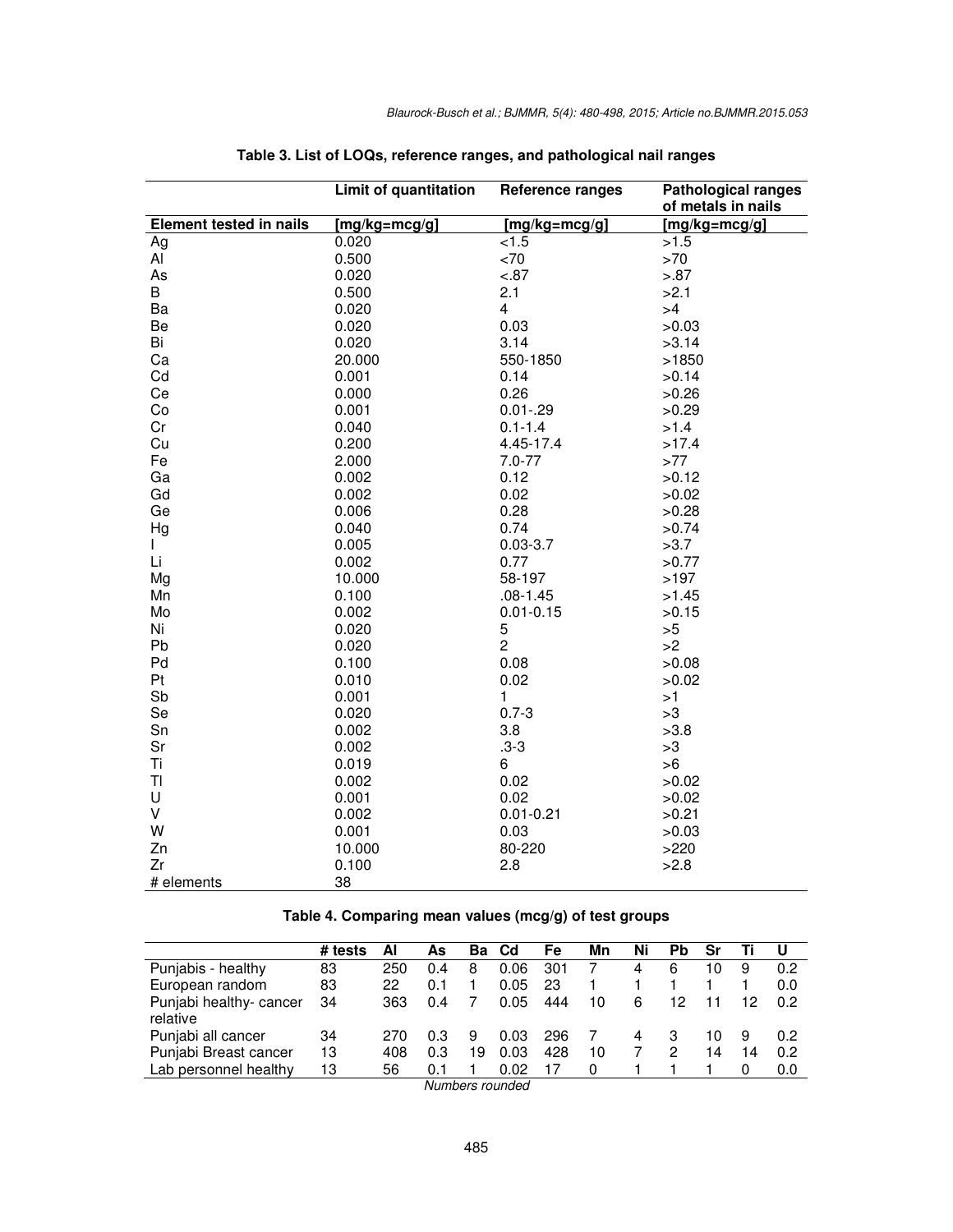| <b>Element</b> | <b>Healthy Punjabis</b> | <b>Healthy Europeans</b> | Factor (rounded) |  |  |
|----------------|-------------------------|--------------------------|------------------|--|--|
|                | $N = 83$                | $N = 83$                 |                  |  |  |
| AI             | 20740.71                | 1800.95                  | 12               |  |  |
| As             | 30.39                   | 6.11                     | 5                |  |  |
| Ba             | 649.28                  | 108.4                    | 6                |  |  |
| Cd             | 5.07                    | 3.76                     |                  |  |  |
| Fe             | 24997.77                | 1898.39                  | 13               |  |  |
| Mn             | 622.01                  | 50.46                    | 12               |  |  |
| Ni             | 308.92                  | 123.42                   | 3                |  |  |
| Pb             | 478.19                  | 43.02                    | 11               |  |  |
| Sr             | 793.64                  | 118.67                   |                  |  |  |
| Τi             | 716.52                  | 95.26                    | 8                |  |  |
|                | 13.65                   | 1.41                     | 10               |  |  |
|                | 49356.15                | 4249.84                  | 12               |  |  |

**Table 5. Comparing the total sum of specific metals concentrations in nails** 

**Table 6. Comparing the metal burden of European and Punjabi healthy groups** 

| <b>Summary P-/F-value</b> |       |            |            |          |              |                         |  |  |  |  |
|---------------------------|-------|------------|------------|----------|--------------|-------------------------|--|--|--|--|
| <b>Groups</b>             | Count | <b>Sum</b> | Mean value | Variance | P-value      | <b>Critical F-value</b> |  |  |  |  |
| Al-Eu                     | 83    | 1800.95    | 21.7       | 307.58   |              |                         |  |  |  |  |
| Al-Punj                   | 83    | 20740.71   | 249.89     | 53553.28 | 7.02E-16     | $3.90E + 00$            |  |  |  |  |
| As-Eu                     | 83    | 6.11       | 0.07       | 0.01     |              |                         |  |  |  |  |
| As-Puni                   | 83    | 30.39      | 0.37       | 0.08     | $3.54E - 16$ | $3.90E + 00$            |  |  |  |  |
| Ba-Eu                     | 83    | 108.4      | 1.31       | 10.79    |              |                         |  |  |  |  |
| Ba-Puni                   | 83    | 649.28     | 7.82       | 152.21   | 6.79E-06     | $3.90E + 00$            |  |  |  |  |
| Cd-Eu                     | 83    | 3.76       | 0.05       | 0.04     |              |                         |  |  |  |  |
| Cd-Puni                   | 83    | 5.07       | 0.06       | 0.01     | 0.5          | 3.9                     |  |  |  |  |
| Fe-Eu                     | 83    | 1898.39    | 22.87      | 364.13   |              |                         |  |  |  |  |
| Fe-Puni                   | 83    | 24997.77   | 301.18     | 77955.16 | 3.76E-16     | $3.90E + 00$            |  |  |  |  |
| Mn-Eu                     | 83    | 50.46      | 0.61       | 0.72     |              |                         |  |  |  |  |
| Mn-Punj                   | 83    | 622.01     | 7.49       | 40.82    | 5.87E-18     | $3.90E + 00$            |  |  |  |  |
| Ni-Eu                     | 83    | 123.42     | 1.49       | 5.08     |              |                         |  |  |  |  |
| Ni-Puni                   | 83    | 308.92     | 3.72       | 14.5     | 8.37E-06     | $3.90E + 00$            |  |  |  |  |
| Pb-Eu                     | 83    | 43.02      | 0.52       | 0.23     |              |                         |  |  |  |  |
| Pb-Punj                   | 83    | 478.19     | 5.76       | 911.98   | 0.12         | 3.9                     |  |  |  |  |
| Sr-Eu                     | 83    | 118.67     | 1.43       | 2.6      |              |                         |  |  |  |  |
| Sr-Punj                   | 83    | 793.64     | 9.56       | 75.68    | 2.36E-14     | $3.90E + 00$            |  |  |  |  |
| Ti-Eu                     | 83    | 95.26      | 1.15       | 1.9      |              |                         |  |  |  |  |
| Ti-Punj                   | 83    | 716.52     | 8.63       | 52.36    | 1.13E-16     | $3.90E + 00$            |  |  |  |  |
| U-Eu                      | 83    | 1.41       | 0.02       | 0        |              |                         |  |  |  |  |
| U-Puni                    | 83    | 13.65      | 0.16       | 0.03     | 7.59E-12     | $3.90E + 00$            |  |  |  |  |

## **3. DISCUSSION**

#### **3.1 Nail as an Indicator of Metal Accumulation**

Metal intake can be via air, water and food [35,36]. Hair and nail tissue reflect long-term, chronic exposure [37] and the tests' validity has been confirmed. Geographical variations of hair or nail trace element concentrations largely depend on nutritional factors and environmental conditions [38]. People living in geological areas where potentially toxic metals are excessively found, are more prone to chronic metal overexposure. Studies by Ionescu and coresearchers demonstrate that malignant breast

tissue have higher metal concentrations than healthy breast tissue [12]. While hair or nail tissue results cannot be directly correlated with breast tissue, all are body tissue, providing an indication of metal exposure and accumulation.

## **3.2 Aluminium**

Darbre states that 'clinical studies showing a disproportionately high incidence of breast cancer in the upper outer quadrant of the breast together with reports of genomic instability in outer quadrants of the breast provide supporting evidence for a role for locally applied cosmetic chemicals in the development of breast cancer. Aluminium is known to have a genotoxic profile,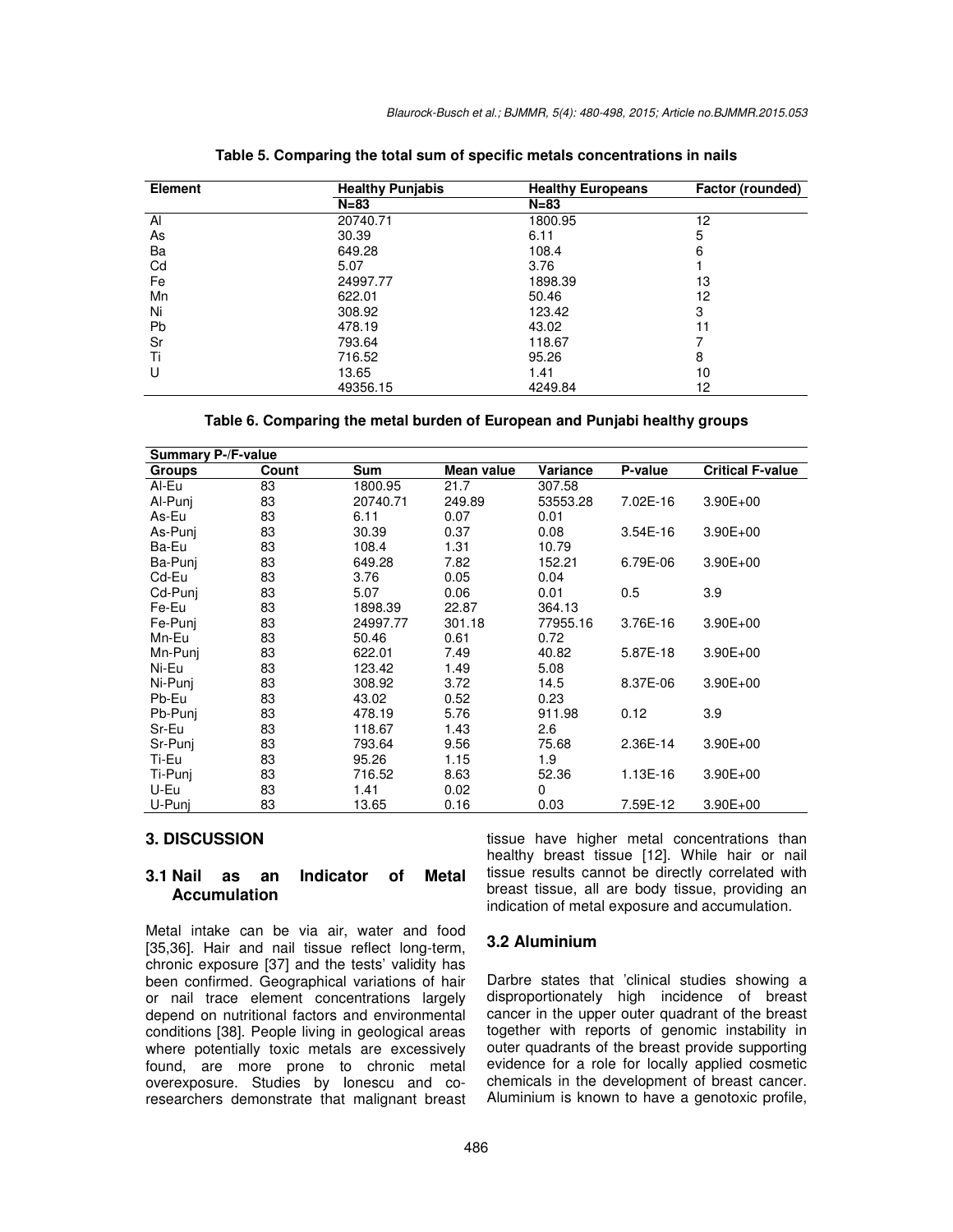capable of causing both DNA alterations and epigenetic effects, and this would be consistent with a potential role in breast cancer if such effects occurred in breast cells. Aluminium chloride or aluminium chlorhydrate can interfere with the function of oestrogen receptors of MCF7 human breast cancer cells both in terms of ligand binding and in terms of oestrogen-regulated reporter gene expression. This adds aluminium to the increasing list of metals capable of interfering with oestrogen action, termed metalloestrogens' [39]. Mannello et al. found that breast cancer patients had significantly higher levels of aluminium in their nipple aspirate fluids when compared to a control group of healthy women without breast cancer [40], reinforcing earlier findings [41].

The mean value of the total cancer group (N34) was 270/g/Al compared to 250mcg/g/Al for the healthy Punjabi group (N=83), but when we compared the mean (22mcg/g/Al) of the healthy European group (N=83) with the mean of 250mcg/g/Al of the healthy Punjabi group (N=83), the P-value was 7.02E-16, a surprising difference (Table 6).

Water maybe the source of Al. Studies of Punjab water showed Al concentrations above WHO standards of 0.05 mg/L in most of the investigated samples. The average value (0.5231mg/L) for Al was 10times higher [42].

Soil contains Al, as does food. The daily dietary intake of the Mumbai adult population is 6.4 mg Al/day [43] which is equal to the approximate intake of 6mg/day of an Italian population studied [44]. Under normal physiological conditions, the usual daily dietary intake of Al (5-10mg) is almost completely eliminated via renal excretion [45]. Al is also eliminated through faeces.

While several nutritional factors influence the Al uptake, including a healthy nutritional status, the current scientific concern is not the amount of aluminium in food or water, but its bioavailability and the sensitivity of some population groups to aluminium [46].

## **3.3 Arsenic**

Chiou et al. [47] observed a dose-response relationship between the long-term arsenic exposure from drinking artesian well water and the incidence of lung cancer, bladder cancer, and cancers of all sites combined after adjustment for age, sex, and cigarette smoking through Cox's proportional hazards regression analysis. Chen and Ahsan demonstrated that excess arsenic in drinking water at least doubled the lifetime mortality risk from liver, bladder, and lung cancers in Bangladesh [48]. Smith et al assessed evidence indicating that arsenic can cause liver, lung, kidney, and bladder cancer and stated that the population cancer risks due to arsenic in U.S. water supplies may be comparable to those from environmental tobacco smoke and radon in homes [49].

The lowest percentage (0.00%) of pathological results was seen in our healthy laboratory group and the Punjabi breast cancer group. Interestingly, we noted equally high percentages of pathological results (6.02% and 6.0% respectively) in the healthy European group and the group of cancer relatives. In comparison, 4.8% of pathological values were seen in the healthy Punjabi (N=83) compared to 6.02% in the healthy European group (N=83) (Table 1). The mean value of 30.39 mcg/g/As for the healthy Punjabis exceeded the mean value (6.11mcg/g/As) of the European healthy group considerably with a P-value of 3.54E-16 (Table 6).

# **3.4 Barium**

The EPA has determined that barium is not likely to be carcinogenic to humans following ingestion and that there is insufficient information to determine whether it will be carcinogenic to humans following exposure [50], however Barium chromate(VI) is recognized as genotoxic, cytotoxic and carcinogenic [51].

As in our previous hair study, we noted significantly high mean barium values in the nails of all Punjabi groups. The cancer group (N=48) had shown a mean of 64.07mcg/g/Ba and the healthy group (N=50), showed a mean of 30.64 mcg/g/Ba.

Our present study showed significantly higher barium concentrations in the nails of all Punjabi groups with the cancer group (N=34) showing a high mean of 10.44mcg/g/Ba. The mean for the breast cancer group (N=13) was 19.29mcg/g/Ba. As is shown in Table 6, the healthy Punjabis (N=83) showed a considerable Ba burden (pvalue 6.79E-06) compared to the European group.

Barium like Ca and Sr belongs to the alkaline earth metals. It has similar general chemical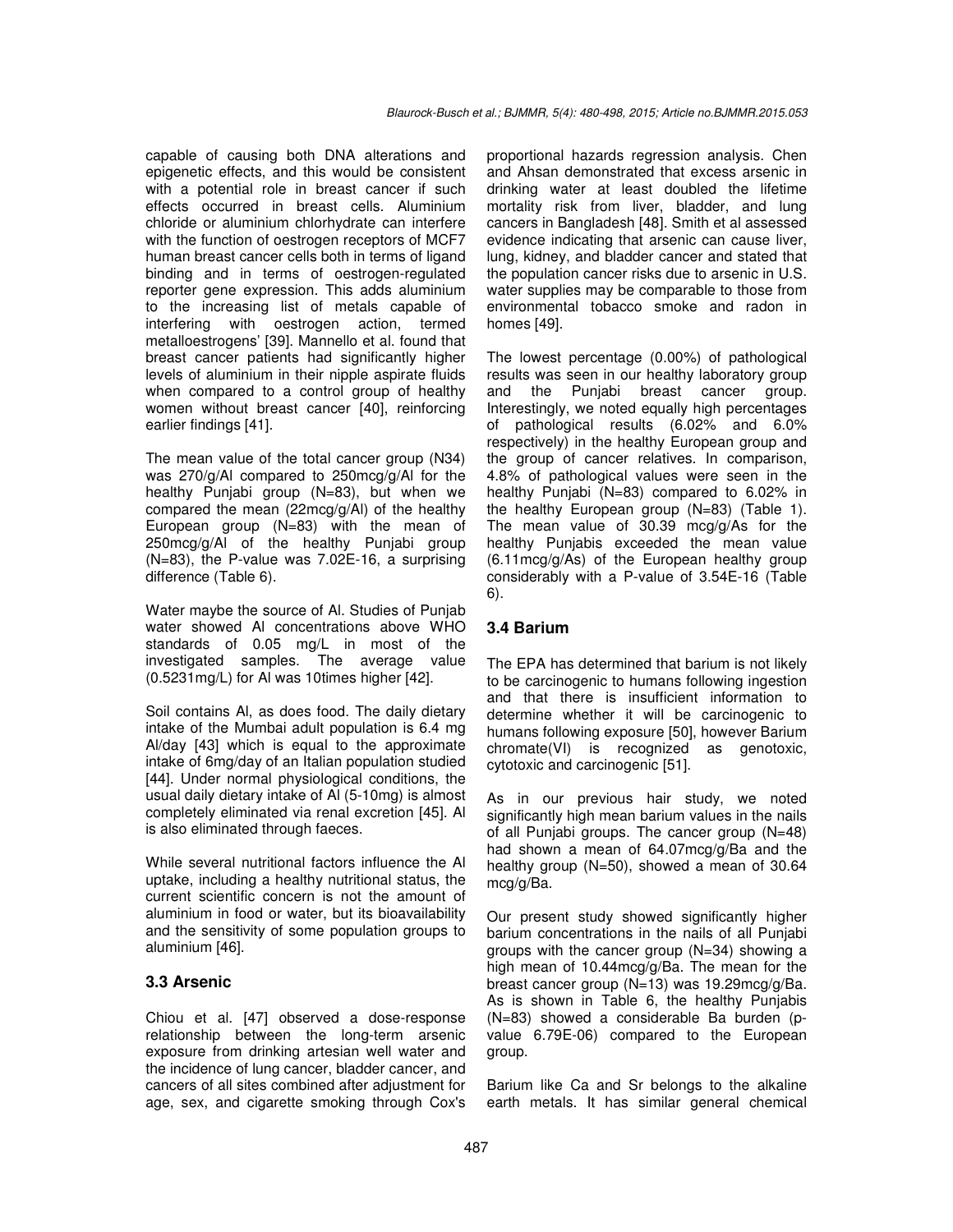properties with two important differences: the low solubility of Ba sulphate and the large ionic radius, which is similar to that of potassium  $(K^+)$ . Unlike Pb, Ba does not form heavily soluble sulphides and is not redox-active; it is only found in oxidation number +2 in living organisms and soil.

Barium is used in many industrial applications [52] and may be released into air, soil and water during manufacturing operations [50]. Barium chromate, for instance, is used as a pigment and in the removal of impurities and residual moisture from organic dry-cleaning solvents or from petroleum fuels. Barium sulphate is used in fertilizers, other barium compounds are found in pesticides. Barium manufacturers are located in the Punjab region.

Exposure to Ba can occur in the workplace or from drinking contaminated water. The major sources of barium in drinking water are discharge of drilling wastes, discharge from metal refineries, and erosion of natural deposits. EPA and WHO recommend Ba water levels <2µg/L. Drinking Ba-contaminated water for relatively short periods of time can cause gastrointestinal disturbances and muscle weakness. If consumed for longer periods, kidney damage may result [52]. Since we could not locate data regarding barium testing in Malwa Region water, it is assumed that Ba is not a concern to Punjabi authorities.

# **3.5 Cadmium**

The carcinogenic potential of cadmium might be affected by several factors such as smoking and hormones [53]. Åkesson'sresults support the hypothesis that cadmium may exert oestrogenic effects and thereby increase the risk of hormonerelated cancers [54]**.** Garcia-Morales et al suggest that the effects of cadmium are mediated by the oestrogen receptor independent of oestradiol. In addition to its effect on gene expression, cadmium induced the growth of MCF-7 cells 5.6-fold [55].

As in our previous hair study, Table 6 indicates that we only detected a minor cadmium burden in the healthy Punjabi group (0.06mcg/g/Cd), a lesser exposure in the European group (0.05mcg/g/Cd) with an equal mean (0.05mcg/g/Cd) in the Cancer Relative Group (Table 4).

#### **3.6 Iron and Manganese**

There is a strong antagonistic interaction between non-heme Fe and Mn at the level of intestinal absorption [56]. Iron (Fe) deficiency will lead to an increase in intestinal absorption of Mn. Fe deficiency is a very common problem in India [57-59].

We found high levels of iron in nails of all Punjabi groups, reflecting malabsorption and iron utilization problems. The highest mean concentration for Fe (444mcg/g) was seen in the healthy cancer relative group, followed by the high mean concentration of 428mcg/g for the breast cancer group (Table 4). The healthy Punjabi group showed a mean value of 301mcg/g/Fe compared to 23mcg/g/Fe for the healthy European group (Table 6).

To further evaluate the Punjabi test group's iron status, we suggest test serum ferritin and transferring levels. Our data suggests an impaired iron utilization problem.

Our previous hair and urine data detected an unusual manganese burden in our test groups of Punjabi children and adults. One again, this present study noted a significant manganese burden in all Punjabi test groups. The most significant difference in manganese exposure was between the healthy Punjabi and the European group, with the Punjabi group's manganese burden exceeding the European group 12fold (Table 5).

High iron and manganese in water and soil can lead to increased bacteria growth. Punjab authorities reported that "the analytical value reveals that our irrigation system has no problem towards Iron. Its concentration falls below the permissible limit of WHO guidelines which is 0.3mg/l" (Directorate of Land Reclamation Punjab 2008).

Once again, we like to indicate that the iron burden of our Punjabi groups may not be due to excessive iron exposure, but due to a disturbed iron metabolism leading to high iron deposits in body tissue. High exposure to manganese and lead, for instance, affect the iron metabolism. A Mongolian study demonstrated that a high accumulation of manganese, iron, lead, cadmium and aluminium leads to oxidative stress, Parkinsonism and arthritis [60].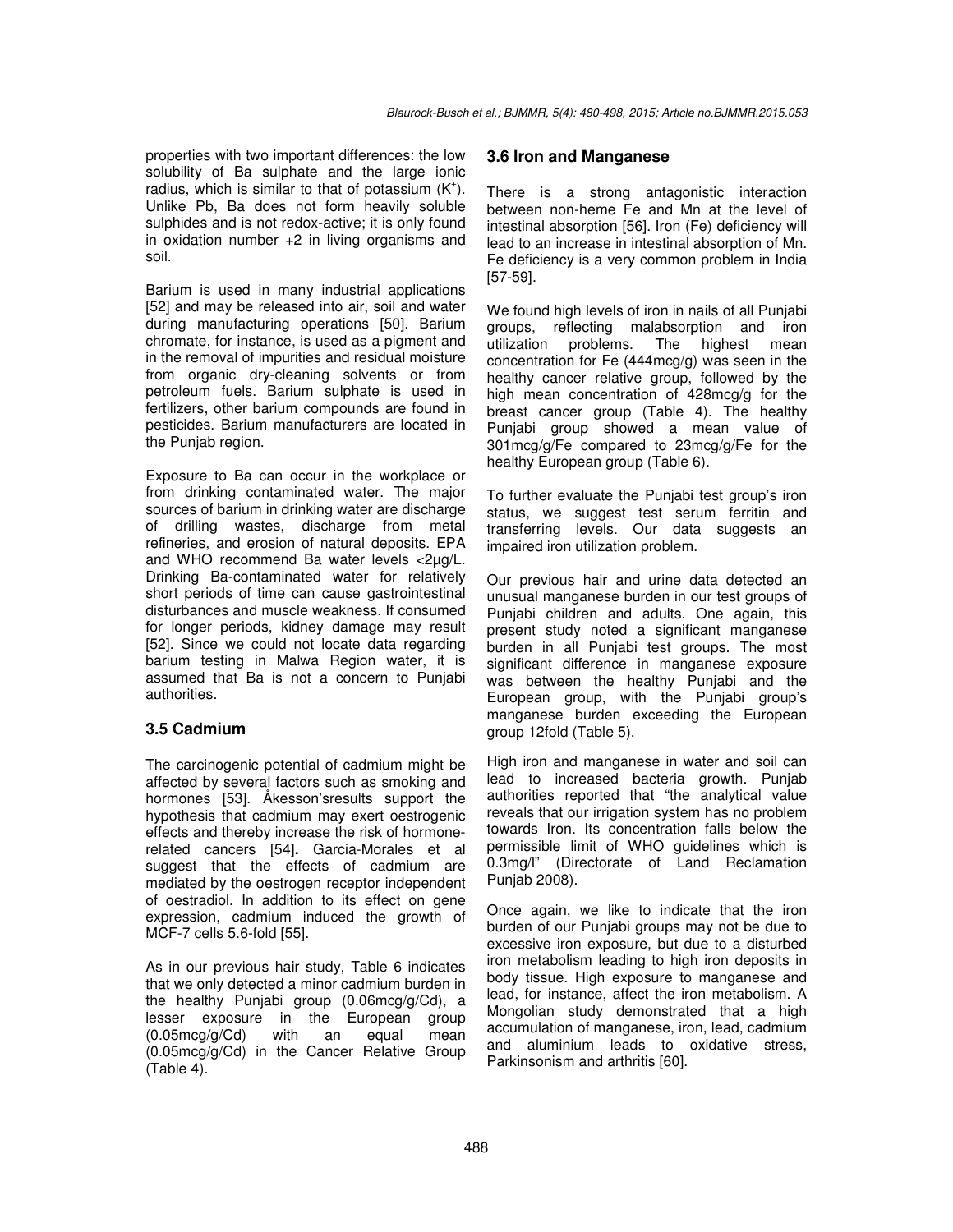The nutritional function of manganese is well understood [61,56]. In excess Mn is neurotoxic and affects reproduction [62]. In mammalian cells, Mn causes DNA damage and chromosome aberrations [63]. Floriańczyk et al found that neoplastic cells contained more metallothioneins (by 330%) and more manganese (by 25%) [64]. Spangler and Reid suggest that high Mn levels of groundwater appear to be positively associated with total cancer, colon cancer and lung cancer death rates [65].

Manganese in locally grown foods comes almost entirely from natural sources in the soil and information on soil indicates that the amount of manganese found in soils varies greatly, and may range from 20 to 3,000ppm (mg/kg). Common fertilizers contain manganese sulphate and MnEDTA [66]. Manganese availability increases as soil pH decreases [67,68], however soils in the Malwa region generally have a pH in the alkaline range of 7.5 to 8.0 [69]. In areas where Mn deficiency in soil exists, the deficiency is often (and wrongly) corrected by adding Mn to fertilizers rather than attempting to acidify the soil. Not too long ago, the Soil Science Department of the Punjab Agricultural University (PAU) cautioned farmers about the apparent manganese deficiency in soil and advised the spraying of 0.5% manganese sulphate solution, one kg Manganese sulphate in 200 litre of water per acre.

# **3.7 Nickel**

It has been suggested that Nickel may be essential for human nutrition, but a deficiency state in humans has not been clearly defined, however this metal's health hazard has been established. Nickel dermatitis from contact, respiratory effects and an increased risk of lung and nasal cancer from inhalation exposure have been documented [70-72]. Drinking Nicontaminated water can cause gastrointestinal distress [73].

Nickel occurs naturally in the environment at low levels and food is the dominant source of nickel exposure in the non-smoking, non-occupationally exposed population. Overall, drinking water appears to contribute only to a minor portion of daily intake, unless nickel levels in groundwater are unusually high [74].

The acceptable range for nickel in drinking water in Europe is 20mcg/L (TrinkwV 2001). The WHO states that based on human data and assuming a 60kg adult drinking 2liters of water per day, the guideline value is 70mcg/l [74].

The mean nickel concentration in the nails of the healthy Punjabi group (3.72mcg/g) exceeded the European group by nearly 3-fold (1.49mcg/g/Ni). The breast cancer group showed the highest mean concentration (6.6mcg/g/Ni) (Table 4, 5, 6).

## **3.8 Lead**

This element is considered mutagenic [75,76]. Steenland et al suggest that, according to animal studies, lead is not genotoxic in vitro. However it is said to promote the mutagenicity of other mutagens, perhaps through inhibition of DNA repair. [A mutagen is also likely to act as a carcinogen: Hutchinson, Dictionary of Science, 1194]. Because elevated lead levels have been found in the nails and hair of our cancer group, a relation between exposure and disease seems probable. When we compared the mean nail concentration of the healthy European group with the healthy Punjabis, an11fold increase was noted in the Punjabi group (Table 5, 6).

While the healthy Punjabi group (N=83) showed a mean concentration of 5.76mcg/g, the healthy Europeans showed a mean level of <1mcg/g/Pb. The cancer relative group (N=34) had the highest mean concentration of 12.21mcg/g/Pb compared to the relatively low mean of 2.71mcg/g/Pb in the cancer group (Table 4). We have no explanation for this.

Pollution is the most common cause of a high Pb burden [77]. A probable source of Pb in Punjab is polluted rainwater, which might come from local and long-distance sources. Lead in drinking water should be less than 0.005mg Pb/L. Unfortunately, clean water is not easily accessible to all Punjabis, and access to uncontaminated water is a pressing issue of great public health importance.

Lead is commonly found near industrial sites and power plants. Lead arsenate pesticides can be another source for Pb in the soil [78,79]. Polluted water used for irrigation may be a potential source of Pb to the soil. A study of water and crops showed that the concentration of Pb, Cd and other metals in sewage-contaminated water was up to 210 times higher than levels in shallow hand pump water [80]. An animal study demonstrated the problem. Shed skins from cobras and wall lizards collected from heavily polluted urban areas contained significantly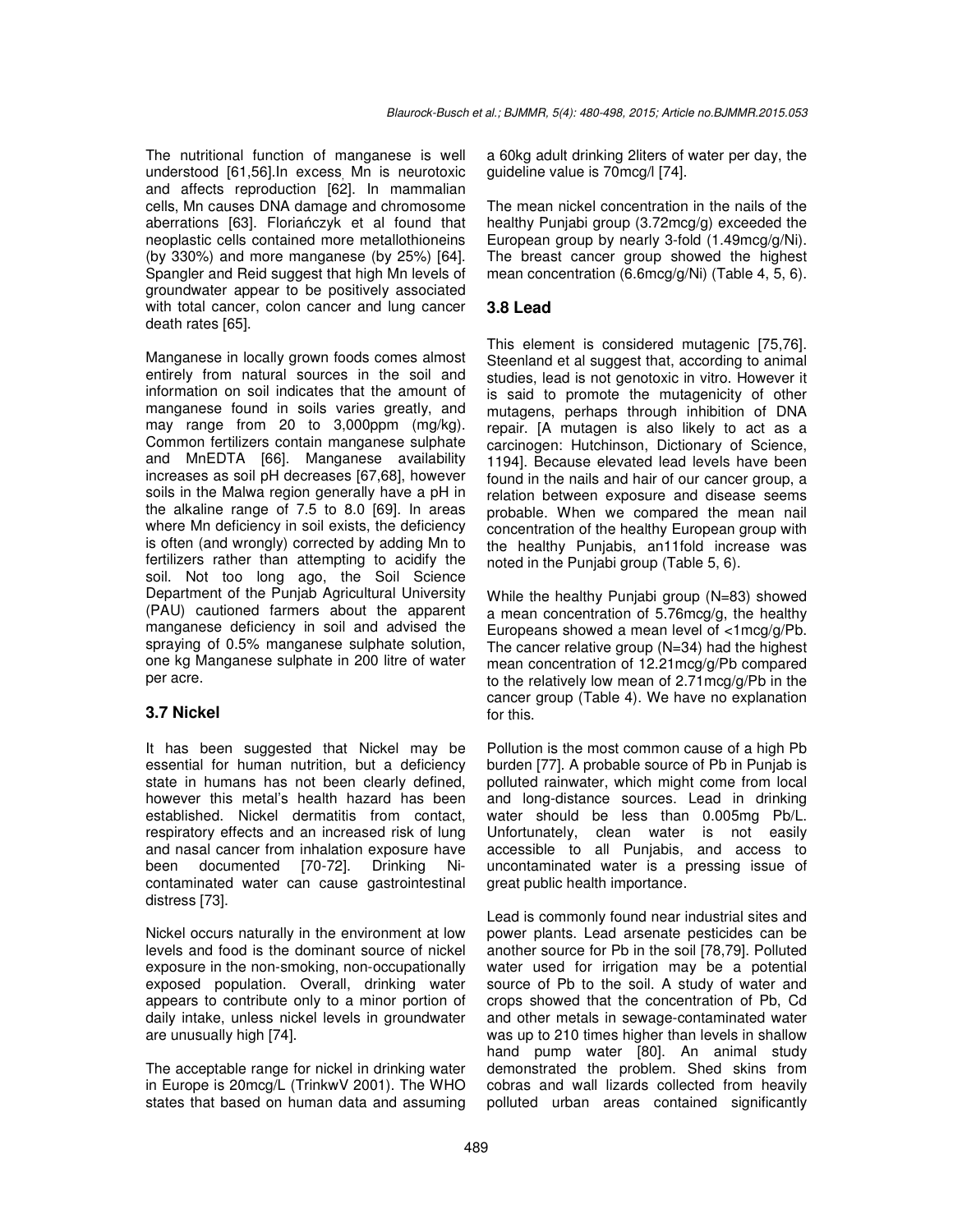higher Pb levels than those of the same animals from less polluted rural areas of Punjab [81].

Exposure to Pb produces various deleterious effects on the hematopoietic, renal, reproductive, and central nervous system [82,83], it can induce oxidative stress  $[84-87]$ , and inhibit the Ca<sup>++</sup>-ATPase [88] and Na<sup>+</sup>/K<sup>+</sup>-ATPase [89]. Inorganic Pb is probably carcinogenic to humans [90]. The US environmental protection agency (EPA) states that "available human evidence is considered to be inadequate to refute or demonstrate any potential carcinogenicity for humans from lead exposure."

There are two different chemical reasons for the toxic effects of Pb. One is the binding of  $Pb^{++}$  to thiol and selenol groups, causing inhibition of various enzymes. Lead, like uranium, can bind to the DNA molecule and catalyse the reaction between DNA and  $H_2O_2$  [91].

#### **3.9 Strontium**

Lifetime cancer mortality risk coefficients have been calculated for nearly all radionuclides, including strontium-90*.* Most of the risk is associated with the high energybeta particle emitted by yttrium-90.

We tested <sup>88</sup>Sr, and as in our previous hair study, the mean strontium level of all the Punjabi test groups exceeded the Sr reference range for nails (3mcg/g) (Table 4). When we compared the healthy cancer relatives (N=34) with the total cancer group (N=34), we found a mean value of 10.47mcg/g in the cancer group and a mean of 11.25mcg/g in the healthy Punjab relatives (Table 4). The healthy European group showed a considerably lower body burden of 1.43mcg/g/Sr (Table 6).

<sup>88</sup>Sr is the most prevalent form, comprising about 83% of natural strontium. The other three stable isotopes and their relative abundance are strontium-84 (0.6%), strontium-86 (9.9%), and strontium-87 (7.0%). We could not locate data regarding the carcinogenicity of <sup>88</sup>S.

Stable Sr is found ubiquitously in rocks, soil, dust, and coal and high Sr levels are found naturally in Punjabi water and soil. Governmental tests showed maximum concentrations of up to 1650 $\mu$ g Sr/L (=1.650 $mg$  Sr/L) in hand pump water of Malwa region households.

The minimal risk level (MRL) for human oral intake as set by the U.S. Center for Disease Control is 2mg Sr/kg/day, an appreciable amount. An MRL is an estimate of the daily human exposure to a hazardous substance that is likely to be without appreciable risk of adverse non-cancer health effects over a specified duration of exposure. EPA recommends that drinking water levels of stable Sr should not be more than 4mg/L [92].

## **3.10 Titanium**

There is no known biological role for titanium, which is the ninth most abundant element in the Earth's crust. Ti is not found unbound to other elements in nature. Ti and TiO2 are considered non-toxic. Seawater contains 1ppb Ti, river water about 3ppb. In phytoplankton the Ti concentration is up to 30ppm (mg/kg).

The medical industry has embraced Ti for implants, and the food and cosmetic industry widely uses titanium dioxide in nano-particle form as a colouring additive. While titanium and its compounds are still considered a low health risk, new research indicates that caution is warranted. Otani et al reported case of titanium dioxide inhalation exposure resulting in metal fume fever [93], and since 1997, the US Agency for Toxic Substances and Disease Registry has listed a toxic substance portal for Titanium Tetrachloride. Health effects such as respiratory problems can result from breathing Ti- compound fumes. The EPA has not classified Titanium Tetrachloride as a carcinogen.

While the use of titanium compounds is widespread in Europe, we could not locate information pertaining to the Malwa Region. However, the mean value for the healthy Punjabi group (8.63mcg/g/Ti) exceeded the European group nearly 8fold (mean value 1.15mcg/g/Ti). The breast cancer group showed the highest mean of 13.9mcg/g/Ti compared to the healthy relative group with a mean of 12.1mcg/g/Ti (Table 4, 5, 6).

#### **3.11 Uranium**

Our previous study of disabled Punjabi children discovered uranium in the hair and urine of the children and adult test groups (Blaurock-Busch 2010). As a result, uranium became a widely discussed issue in Punjab. The source of the apparent exposure has yet to be determined and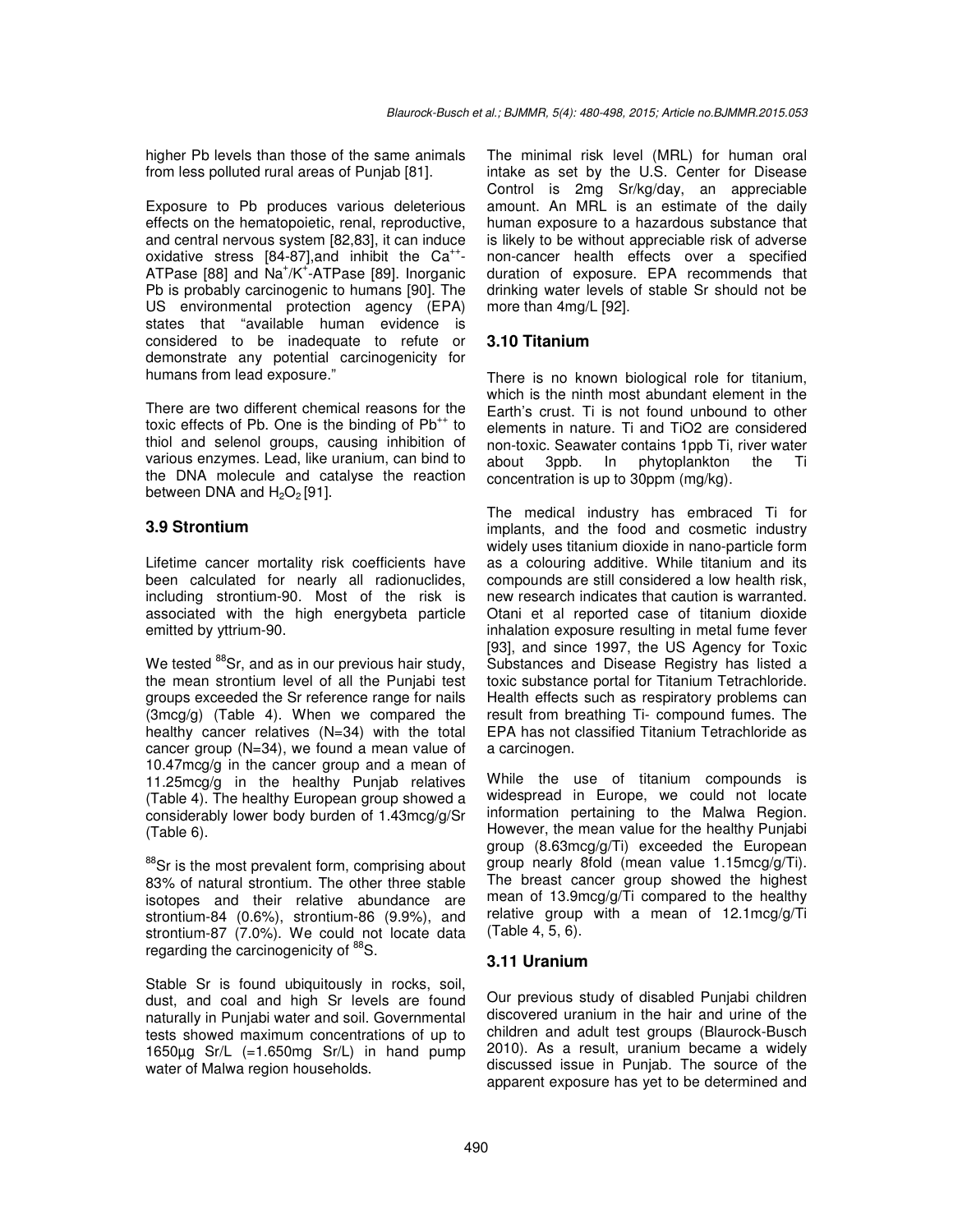speculations created anxieties by linking the U burden to the high rate of cancer.

We tested <sup>238</sup>U, the most common isotope of uranium found in nature and as in our previous study on cancer we once again found high uranium concentrations in the nail of Punjabi cancer patients and their healthy relatives. When we compared the healthy Punjabi with the healthy European group, we found a significant difference (p-value 7.59E-12). The mean concentration for the healthy Punjabi test group (0.16mcg/g/U) exceeded the mean concentration of the European group (0.2mcg/g/U) considerably (Table 6). The Punjab cancer group showed a mean of 0.19mcg/g compared with a mean of 0.20mcg/g of the healthy cancer relative group (Table 4).

The Bhabha Atomic Research Centre has tested groundwater samples from four districts of the Malwa region of Punjab (Bhatinda, Mansa, Faridkot and Ferozpur) in collaboration with Guru Nanak Dev University of Amritsar. Of the total<br>samples tested. 42% showed uranium samples tested, 42% showed uranium concentration above the Atomic Energy Regulatory Board (AERB) permissible limit of 60µg/L for drinking water [94]. If we consider that the World Health Organization has set the recommended level for uranium in drinking water to <15µg/L [95] and the Federal Environment Agency (Umweltbundesamt) in Germany has lowered the acceptable level for U in drinking water to <10µg/L [96], we noted a considerable difference.

Uranium radiotoxicity or chemical toxicity can be caused by breathing air containing U-rich dust particles, especially in uranium mines and coal mines, or by eating substances containing U or drinking U-containing water. Contaminated water from various areas in the Malwa region has been a source of controversy for years. A study of water samples showed U concentrations ranging from 5.41 to 43.39µg/l [97], which must be considered very high. High U concentration has also been found in soil samples from the Malwa region around Faridkot [98].

The debate about the source of the apparent uranium contamination continues. Some authors speculate that industries like thermal power plants, fertilizer factories, chemical factories, and cement factories are the main source of exposure in Punjab. Others predict that uranium could have originated from the Tosham hills in Haryana state of India where granite rocks with

high radioactivity content are found [99]. Geochemical studies suggest that high salinity and TDS influence the mobility of uranium in the groundwater [100].

Uranium is found in higher oxidation numbers in the soil and inside living organisms than Fe, since quadrivalent U is stable under anoxic conditions. Under more oxidizing conditions, even more oxidized U species can be formed, with the hexavalent being most abundant in oxidized soils and other oxidized geological environments, including seawater [101]. Salinity increases the release of natural U.

Phosphate fertilizers are a source of U [102] and the use of phosphate fertilizer, a potential source of metals such as Cd and U, has steadily increased since 2008 [103].Punjab has the highest use of phosphate fertilizers in India. Excessive use of uranium-containing phosphate fertilizers during the summer monsoon season promotes effective leaching of U from topsoil. When agrochemical processes are responsible for mobilizing U that is present in soil, U contamination of ground water can be expected.

Excessive uranium intake and exposure affect human health, however ingested insoluble compounds are poorly absorbed from the gastrointestinal tract and are only retained in the body for a short time, thus they generally are of low toxicity. The main chemical effect associated with exposure to high doses of U and its compounds is renal toxicity [104].

Once in the bloodstream, the U compounds are filtered by the kidneys, where they can cause damage to the kidney cells. Both functional and histological damage to the proximal tubulus has been demonstrated, but little is known about the effects of long-term environmental uranium exposure in humans. Only two small studies with 50–100 study persons have been published on the kidney toxicity of natural uranium from drinking water. They have shown an association of uranium exposure with increased urinary glucose, alkaline phosphatase, and ß-2 microglobulin excretion, as well as increased urinary albumin levels [105]. None of the participants in the present study had listed kidney dysfunction as a health problem.

Uranium mining and lung cancer have been linked [106-111]. Samet and co-workers (1984) demonstrated this association among predominantly non-smoking Navajo men in a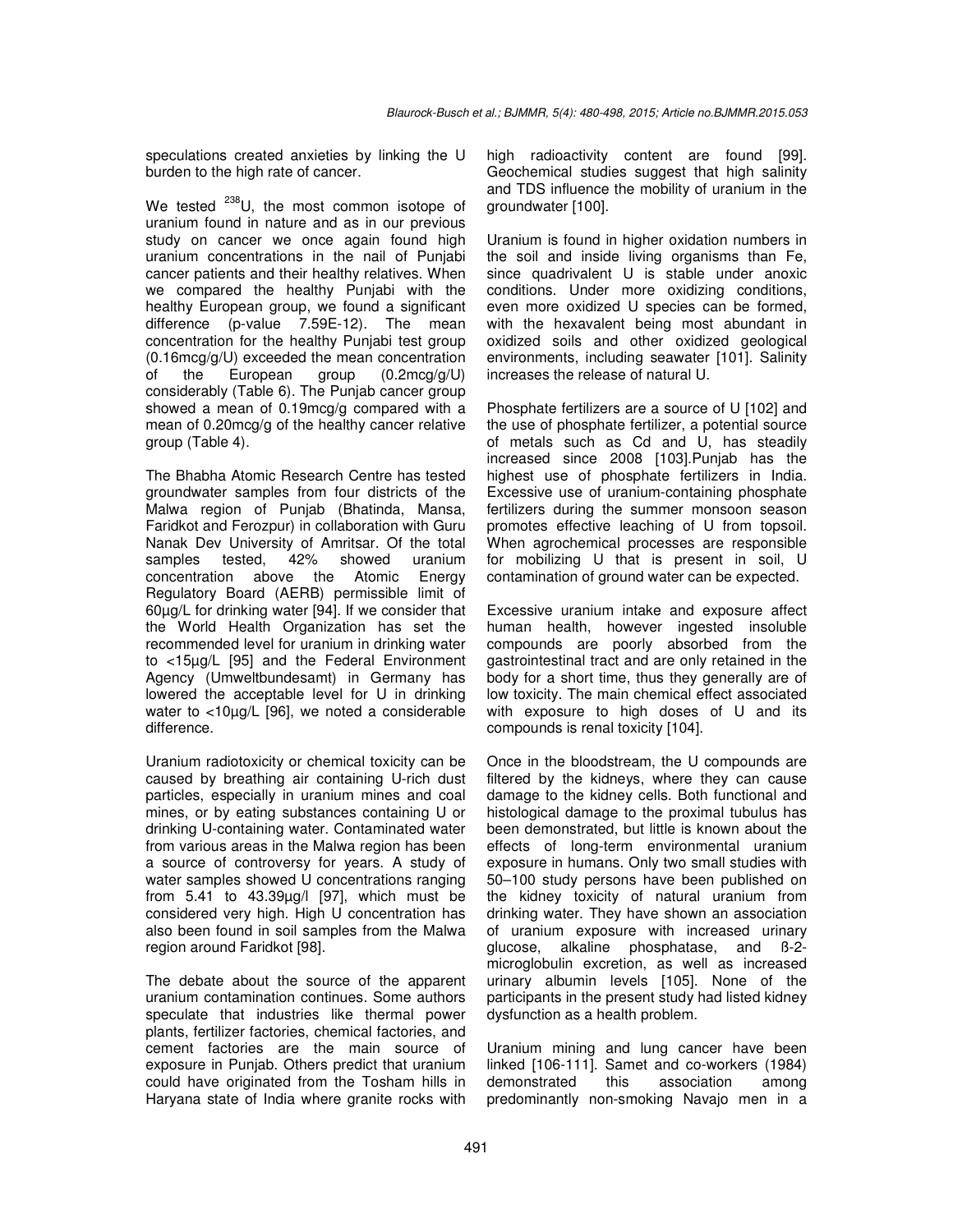population study between 1969 and 1982, but the high rate of breast cancer among Navajo women living on reservation where mining is common has not been officially linked to U. The U intake from food and/or drinking water is unusually high in a human population living in areas where oxidizing soil conditions exist. This is the case in the territories inhabited by Navajo Indians in the United States, in the Iraq and Punjab.

Because uranium is an endocrine-disrupting chemical, populations exposed to uranium may show an increased risk of fertility problems and reproductive cancers. [112]. Busby and colleagues linked cancer and congenital disease to the exposure of depleted uranium as used in warfare Diff [113]. Darolles et al. documented that the genotoxic profile of uranium depends on its isotopic composition. The genotoxicity results from both uranium's chemical and its radiological properties. Enriched uranium has a specific activity 20times higher than depleted uranium. Both affect DNA in ways that can lead to cancer [114].

Nuclear power for civil use is well established in India, and while there are no nuclear power facilities in Punjab, India, there are uranium enrichment facilities in neighbouring Pakistan, two of which are unsafeguarded. Some of India's nuclear power reactors are located in nearby states Rajasthan and Uttar Pradesh. Since we did not test  $^{235}$ U or any of the other U isotopes other than <sup>238</sup>U, investigations are needed to clarify issues.

When we compared the percent of pathological values of males and females of the various test groups, both sexes of the Punjabi groups showed near 100% pathological values for U. Interestingly, in the European group, males exceeded females in percent of pathological Uvalues (Table 2).

## **4. CONCLUSION**

Water, soil, and phosphate fertilizers all seem to play a potential role, causing an increased metal burden in Punjabi people living in the Malwa region. The high concentration of several potentially toxic elements as found in the hair and nails reflect a high toxic metal burden. Toxic metals such as Pb or U lead to oxidative stress and DNA damage [115], thus long-term exposure to multiple toxic elements must be considered a possible cause of the Malwa region's rising cancer rate.

Of concern is the overall high metal burden found in the healthy Punjabi group, which exceeded the European test group in all areas. In Table 5, we compared the total sum of the metal concentration found in nails for those metals outlined in Table 1. These were the metals which were most obviously outside the expected range. The body burden of the healthy Punjabi is more than tenfold that of the European group (Table 5). Females are more burdened by the metals Al and Cd (Table 2).

This unusually high metal burden deserves attention. Adverse health effects of exposure have been reported for many environmental toxins [116,117]. Our data ask for governmental *and* medical preventive measures, including measures to reduce people's contact with environmental toxins and to provide medical aid to reduce the immediate metal burden of Punjabi's people of all ages. Medical tests are available to measure the amount of uranium in urine or stool, although hospitals do not routinely perform these tests. EPA states that these tests are useful for people exposed to uranium. Our research indicates that our Punjabi test population is indeed exposed more than expected. Because most ingested uranium leaves the body in the faeces within a few hours after ingestion, we recommend a large scale study of people living in the Malwa Region. EPA states that urine is a valuable test for the detection of uranium, showing exposure for up to several months after exposure. We do not know of any epidemiological study involving chronic, low grade exposure, but we are of the opinion that such evaluation would benefit all Punjabis. It could determine the seriousness of the exposure and if the link to cancer is indeed valid, and in need of intervention.

Since the overall metal burden of out Punjabi groups is high, we assume that all people living in the Malwa Region show a similar overexposure to potentially toxic metals. Again, an epidemiological study would prove or disprove our hypothesis by evaluating the metal status of more people living in the area. If such a study would support our findings, medical organizations such as the Indian Society for the Study of Metal Toxicology and Chelation Therapy (ISSMTCT) can assist in establishing treatment plans that have the potential of reducing cancer statistics. Early intervention and appropriate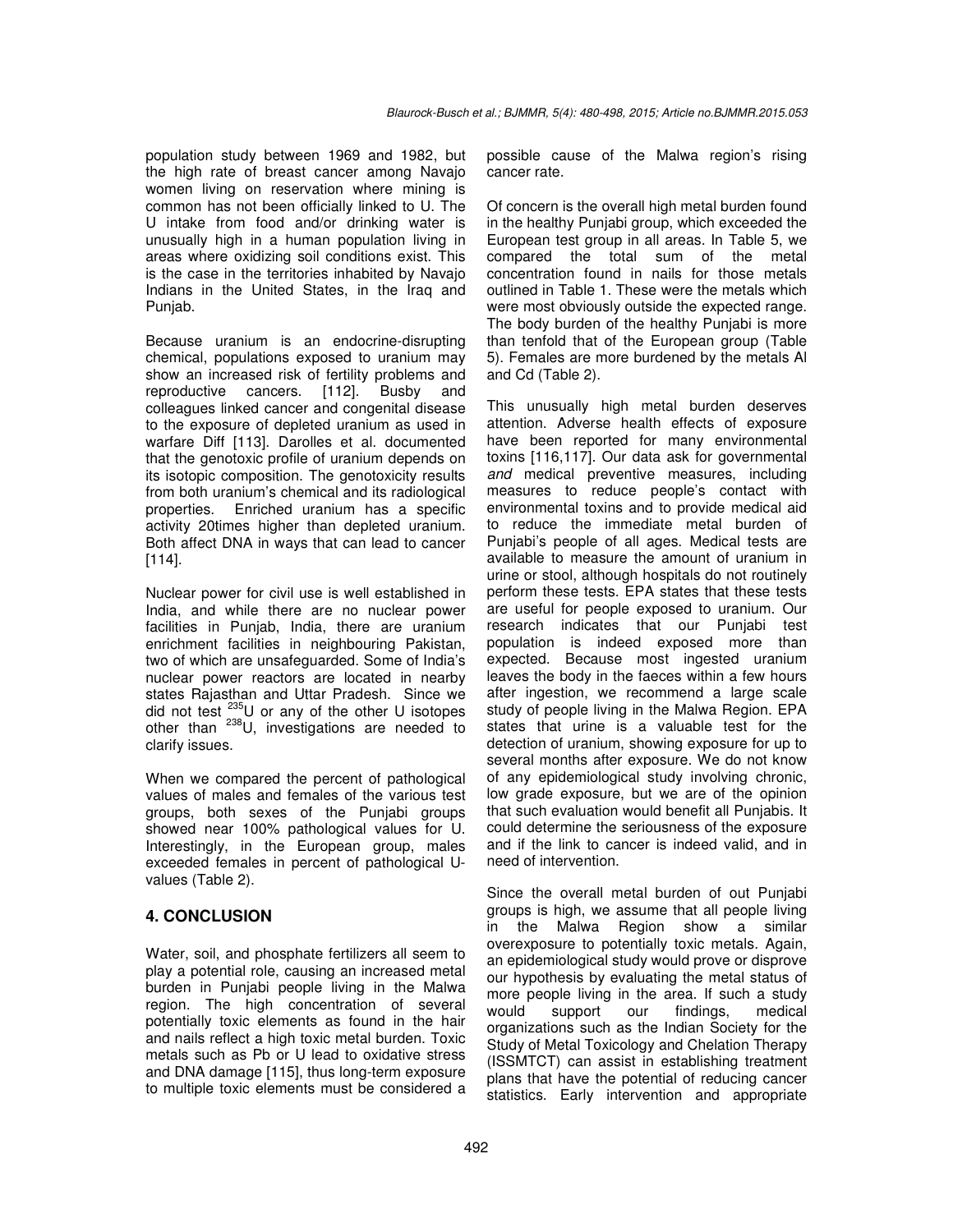detoxification treatments can save money and lives.

While we demonstrated the considerable metal burden of people living in the Malwa Region of Punjab, we have no information about our test groups' individual genetic detoxification ability. Considering that 50 percent of the middle European population is missing the important detoxification enzyme GSTM1 [118] compared to 40.58 percent of North Indian individuals living in the neighbouring state of Haryana who are carriers of the GSTM1 0/0 (null) genotype [119]. At first glance this puts the North Indian population at an advantage, but even a mildly limited detoxification potential coupled with a high toxic exposure as demonstrated by this and previous studies, puts people at risk. Considering the high uranium exposure of unknown sources and Darolles statement that genotoxicity is influenced by isotopic composition (which we can only speculate about at this point), we strongly recommend immediate action. Aside from medical testing, we also recommend chemical and radiological testing of potential sources such as water. Excessive exposure to potentially toxic metals with chemical and radiological properties is considered a cause of cancer birth defects.

No funding was received for this or our previous studies. It was a labour of love for the people of Punjab and elsewhere. To counteract potentially unnecessary anxieties, we recommend to governmental agencies, medical and other groups to fund larger studies that will either confirm or disprove the association as outlined by our data.

# **CONSENT**

All authors declare that written informed consent was obtained from the patient (or other approved parties) for publication of this case report and accompanying images.

# **ETHICAL APPROVAL**

All authors hereby declare that all experiments have been examined and approved by the appropriate ethics committee and have therefore been performed in accordance with the ethical standards laid down in the 1964 Declaration of Helsinki.

# **COMPETING INTERESTS**

Authors have declared that no competing interests exist.

## **REFERENCES**

- 1. DHFW. State Wide Door to Door Campaign, Cancer Awareness and Symptom Based Early Detection, Governm of Punjab, Chandigarh, India. Directorate of Land Reclamation Punjab, Irrigation and Power Department, Canal Bank, Mughalpura, Lahore. Assessment of Surface Water for Drinking Water Quality. March; 2013.
- 2. Singh B. Cancer deaths in agricultural heartland: A study in Malwa region of Indian Punjab. Master thesis. International Institute for Geo-Information Science and Earth Observation (ITC), University of Twente, Enschede; 2008.
- 3. Koutros S, Alavanja M, Lubin J, Sandler D, Hoppin J, Lynch C, Knott C, Blair A, Freeman L. An update of cancer incidence in the Agricultural Health Study. J Occup Environ Med. 2010;52:1098-105.
- 4. Sharma R. Analysis of water quality parameters of groundwater in Malwa region, Bathinda, India. Asian J of Adv Scientific and Engineering Res. 2012;1.
- 5. Aulakh M. Khurana M, Singh D. Water pollution related to agricultural, industrial, and urban activities and its effects on the food chain: Case studies from Punjab. Journal of New Seeds. 2009;112-137.
- 6. Ilychova S, Zaridze D. Cancer mortality among female and male workers occupationally exposed to inorganic lead in the printing industry. Occup Environ Med. 2012;69:87-92.
- 7. Qu W, Tokar E, Kim A, Bell M, Waalkes M. Chronic cadmium exposure in vitro causes acquisition of multiple tumor cell characteristics in human pancreatic epithelial cells. Environ Health Perspect. 2012;120:1265-71.
- 8. Cheung M. Blood lead concentration correlates with all cause, all cancer and lung cancer mortality in adults: A population based study. Asian Pac J Cancer Prev. 2013;14:3105-8.
- 9. Türkdogan M, Kilicel F, Kara K, Tuncer I, Uygan I. Heavy metals in soil, vegetables and fruits in the endemic upper gastrointestinal cancer region of Turkey. Environ Toxicol Pharmacol. 2003;13:175- 9.
- 10. Stoica A, Katzenellenbogen B, Martin M. Activation of estrogen receptor-alpha by the heavy metal cadmium. Mol Endocrinol. 2000;545-53.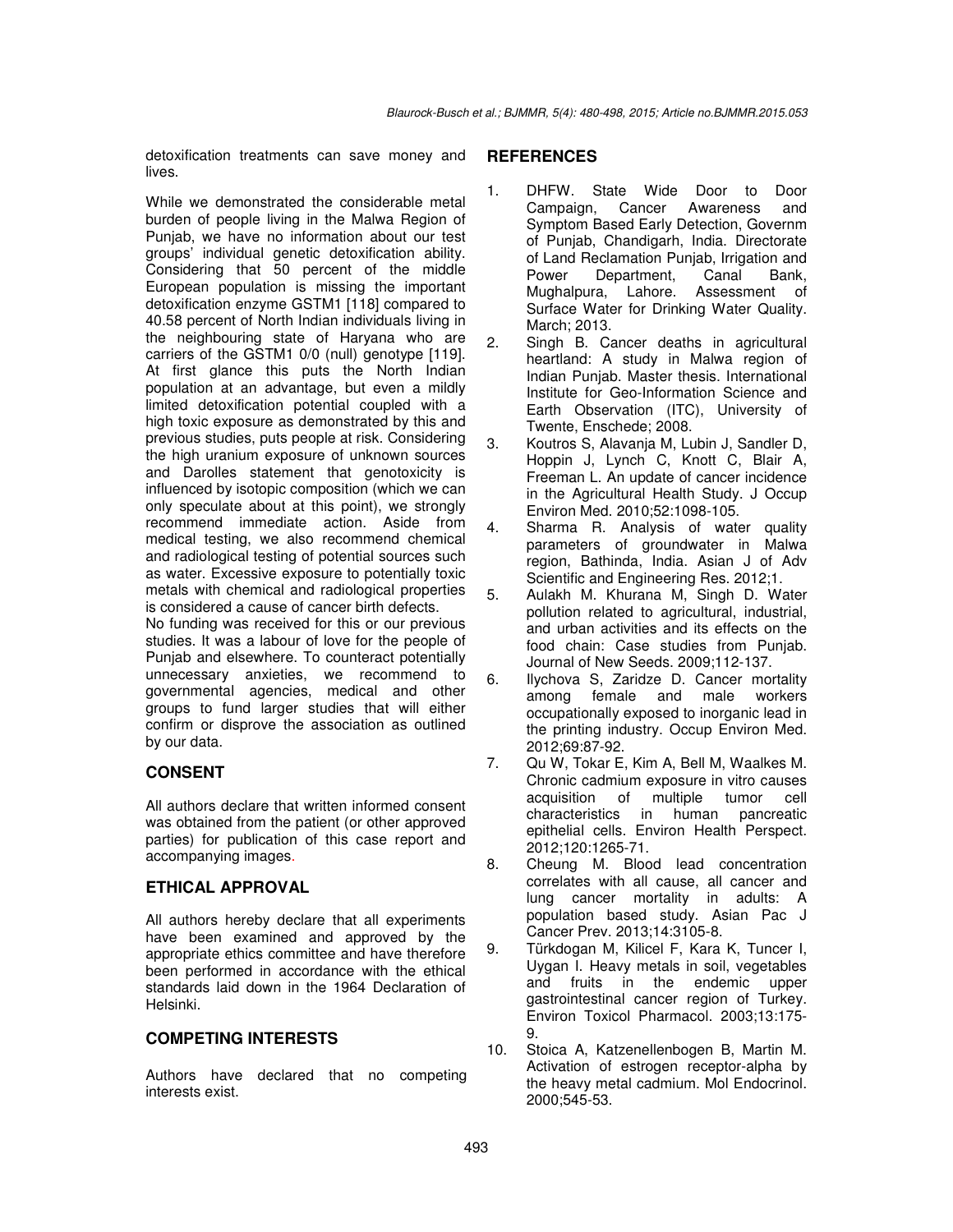- 11. Rydzewska A, Król I, Lipinski L. Concentration of cadmium in breast cancer tissue of women living in the Wielkopoiska region. Przegl Lek. 2004;61(7):786-8.
- 12. Ionescu J, Novotny J, Stejskal V, Lätsch A, Blaurock-Busch E, Eisenmann-Klein M. Increased levels of transition metals in breast cancer tissue.," Neuro Endocrinol Lett 27 (Suppl 1). 2006;36-9.
- 13. Romanowicz-Makowska H, Forma E, Brys M, Krajewska W, Smolarz B. Concentration of cadmium, nickel and aluminium in female breast cancer. Pol J Pathol. 2011;4:257-261.
- 14. Vance D, Ehman W, Markesbery W. Trace element content in fingernails and hair of a nonindustrialized US control population," Biol. Trace Elem. Res. 1988;17:109-121.
- 15. Nowak B, Chmielnicka J. Relationship of lead and cadmium to essential elements in hair, teeth and nails of environmental exposed people. Ecotoxicol Environ Safe. 2000;46:265–274.
- 16. Mortada W, Sobh M, El-Defrawy M, Farahat S. Reference Intervals of Cadmium, Lead and Mercury in Blood, Urine, Hair, and Nails among Residents in Mansoura City, Nile Delta, Egypt, Environ Res. 2002;90(2):104–110.
- 17. Masatoshi H, Kazuhiro Y, Makoto Y, Hifumi H, Atsushi S. Cadmium, lead and zinc concentrations in human fingernails," Bull. Environ. Contam. And Toxic. 1993;50(4):547–553.
- 18. Wilhelm M, Lombeck I, Ohnesorge F. Cadmium, copper, lead and zinc concentrations in hair and toenails of young children and family members: A follow-up study. Sci. Total Environ. 1994;275–280.
- 19. Daniel R, Piraccini B, Tosti A. The nail and hair in forensic science. J. Am. Acad.; 2004.
- 20. Rodushkin I, Axelsson M. Application of double focusing sector field ICP-MS for multielemental characterization of human hair and nails. Part I. Analytical methodology. The Sci. Total Environ. 2000;250(1–3):86–100.
- 21. Rashed M, Hossam F. Heavy metals in Fingernails and Scalp Hair of Children, Adults and Workers from Environmentally Exposed Areas at Aswan, Egypt. Environm Bioind. 2007;2:131-145.
- 22. Ashraf W, Jaffar M, Mohammad D. Trace metal contamination study on scalp hair of

occupationally exposed workers. Bull. Environ. Contam. Toxicol. 1994;516-523.

- 23. Pereira R, Ribeir R, Goncalves F. Scalp hair analysis as a tool in assessing human exposure to heavy metals, Science of the Total Environm. 2004;81-92.
- 24. Gulson B. Nails: Concern over their use in lead assessment. The Sci. Total Environ. 1996;177:323-327.
- 25. Mestek O. Deyl Z, Miksik I. Nowotna J, Pfeifer I, Herget J. Accumulation of lead in tissues after its administration in drinking water to laboratory rats," Physiol Res. 1998;47:197-202.
- 26. ATSDR. Hair Analysis Panel Discussion: Exploring the State of the Science. Summary Report," Public Health Service, Atlanta; 2001.
- 27. Rivail I. Heavy Metals in Human Hair Related to Age Groups and Automotive Pollution Levels of Bandarlampung City, Indonesia. Bull. Environ. Contam. Toxicol. 2001;66:443–448.
- 28. Hundal H, Singh K, Singh D. Arsenic content in ground and canal water of Punjab, North-West India. Environ Monit Assess. 2009;154:393-400.
- 29. Orloff K, Mistry K, Metcalf S. Biomonitoring for environmental exposure to arsenic. J Toxicol Environ Health B Crit Rev. 2009;7:509-24.
- 30. Quecedo E, Sanmartin O, Febrer M, Martinez-Escribano J, Oliver V, Aliaga A. Mees' lines: A clue for the diagnosis of arsenic poisoning. Arch Dermatol. 1996;132(3):349-50.
- 31. Blaurock-Busch E, Friedle A, Godfrey M, Schulte-Uebbing C, Smit C. Metal exposure in the children of Punjab, India. Clin Med Insights: Therapeutics. 2010;2:655–61.
- 32. EPA. Uranium, Environ Protect Agency, Wash DC; 2012.
- 33. Blaurock-Busch E, Busch Y, Friedle A, Buerner H, Parkash C, Kaur A. Comparing the Metal Concentration in the Hair of Cancer Patients and Healthy People Living in the Malwa Region of Punjab, India. Clin Med Insights: Oncol. 2014;8:1-13.
- 34. Horn P, Pesce A. Reference intervals: an update. Clin Chim Acta. 2003;334:5-23.
- 35. Schlatter C. Environmental pollution and human health. Sci Total Environ. 1994;143:93-101.
- 36. Järup L. Hazards of heavy metal contamination. Br Med Bull. 2003;68:167- 82.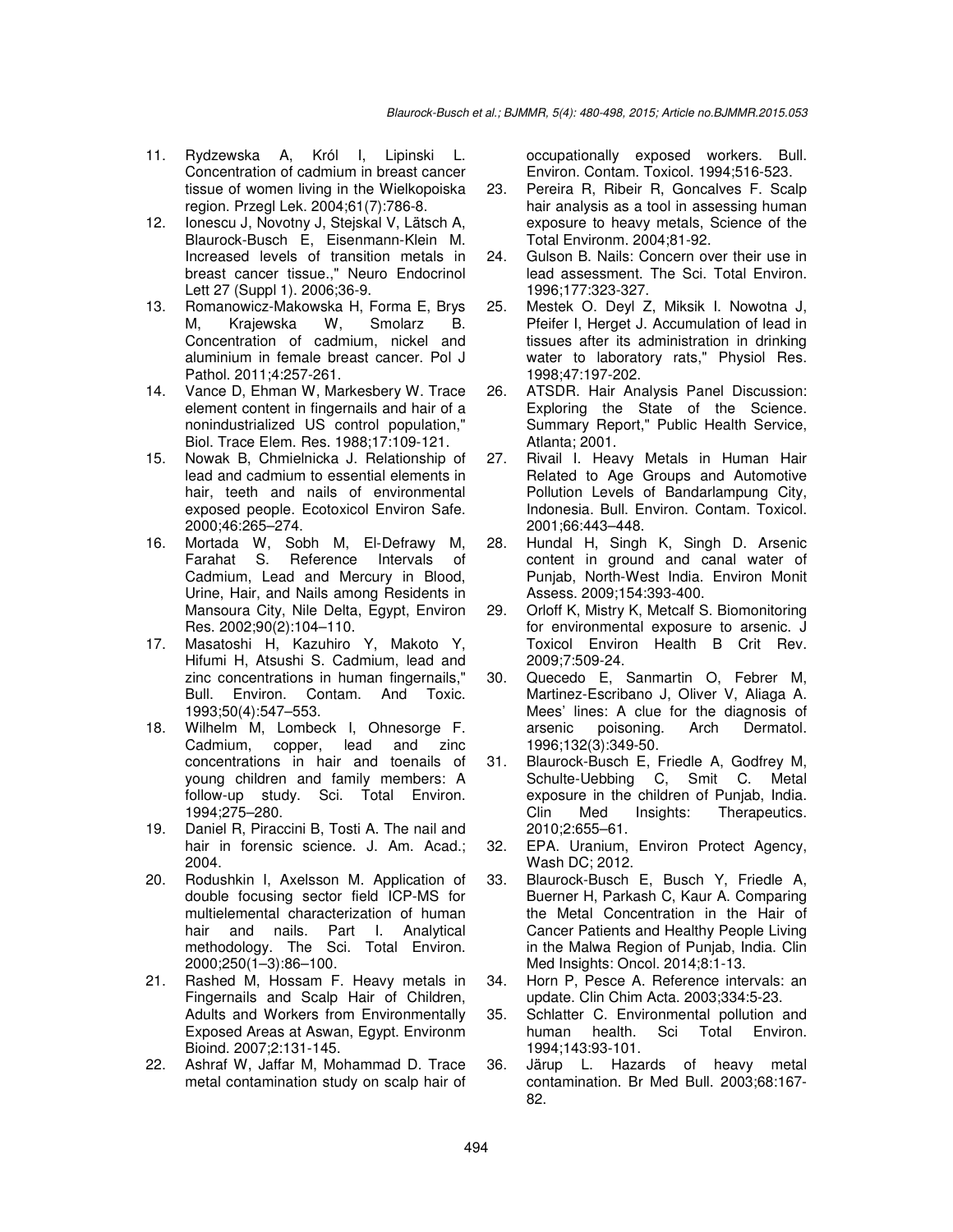- 37. Skerfving S, Nilsson U. Assessment of accumulated body burden of metals. Toxicol Lett. 1992;64-65:17-24.
- 38. Batzevich V. Hair trace element analysis in human ecology studies. Sci Total Environ. 1995;164:89-98.
- 39. Dabre P. Aluminium, antiperspirants and breast cancer. J Inorg Biochem. 2005;99(9):1912-9.
- 40. Mannello F, Ligi D, Canale M. Aluminium, carbonyls and cytokines in human nipple aspirate fluids: Possible relationship between inflammation, oxidative stress and breast cancer microenvironment. J Inorg Biochem. 2013;128:250-6.
- 41. Mannello F, Tonti G, Medda V, Simone P, Darbre P. Analysis of aluminium content and iron homeostasis in nipple aspirate fluids from healthy women and breast cancer-affected patients. 2011;31(3):262- 9.
- 42. Sekhon G, Singh B. Estimation of Heavy Metals in the Groundwater of Patiala District of Punjab, India. Earth Resources. 2013;4.
- 43. Tripathi R, Mahapatra S, Raghunath R, Vinod Kumar A, Sadasivan S. Daily intake of aluminium by adult population of Mumbai, India. Sci Total Environ. 2002;299:73-7.
- 44. Gramiccioni L, Ingrao G, Milana M, Santaroni P, Tomassi G. Aluminium levels in Italian diets and in selected foods from aluminium utensils. Food Addit Contam. 1996;767-74.
- 45. Corbillon M. Olazabal M, Madariaga J. Potentiometric study of aluminium-fluoride complexation equilibria and definition of the thermodynamic model.," J Solution Chem. 2008;37:567-79.
- 46. Greger J. Dietary and other sources of aluminium intake. in Ciba Found Symp.; 1992.
- 47. Chiou H, Hsueh Y, Liaw K, Horng S, Chiang M, Pu Y, Lin J, Huang C, Chen C. Incidence of Internal Cancers and Ingested Inorganic Arsenic: A Seven-Year Follow-up Study in Taiwan. Cancer Res. 1995;1296.
- 48. Chen Y, Ahsan H. Cancer Burden From Arsenic in Drinking Water in Bangladesh.," American J Public Health. 2004;94(5):741- 744.
- 49. Smith A, Hopenhayn-Rich C, Bates M, Goeden H, Hertz-Picciotto I, Duggan H, Wood R, Kosnett M, Smith M. Cancer risks from arsenic in drinking water. Environ Health Perspect. 1992;259-267.
- 50. ATSDR. Toxicological profile for barium. US Dept Health & Human Services, Atlanta; 2013.
- 51. Wise S, Holmes A, Qin Q, Xie H, Kafsifis S, Thompson W, Wise J. Comparative Genotoxicity and Cytotoxicity of Four Haxevalent Chromium Compounds in Human Bronchial Cells. Chem. Res. Toxicol. 2010;23:365-372.
- 52. Dallas C, Williams P. Barium: Rationale for a new oral reference dose. J Toxicol Environ Health B Crit Rev. 2001;4:395- 429.
- 53. Antila E, Mussalo-Rauhamaa H, Kantola M, Atrishi F, Westermarck T. Association of cadmium with human breast cancer. Sci Total Environm. 1996;251-256.
- 54. Åkesson A, Julin B, Wolk A. Long-term Dietary Cadmium Intake and Postmenopausal Endometrial Cancer Incidence: A Population-Based Prospective Cohort Study. Cancer Res. 2008;6435–41.
- 55. Garcia-Morales P, Saceda M. Kenney N, Kim N, Salomon D, Gottardis M, Solomon H, Sholler P, Jordan V, Martin M. Effect of cadmium on estrogen receptor levels and estrogen-induced responses in human breast cancer cells. J Biol Chem. 1994;269(24):16896-16901.
- 56. Hurley L, Keen C. Manganese, in Trace Elements in Human and Animal Nutrition. 5th ed. San Diego, Academic Press. 1987;1:185-224.
- 57. Sachdev H, Gera T. Preventing childhood anemia in India: Iron supplementation and beyond," Eur J Clin Nutr. 2013;67:475-80.
- 58. Swaminathan S, Edward B, Kurpad A. Micronutrient deficiency and cognitive and physical performance in Indian children. Eur J Clin Nutr. 2013;67:467-74.
- 59. Thankachan P, Selvam S, Surendran D, Chellan S, Pauline M, Abrams S, Kurpad A. Efficacy of a multi micronutrient-fortified drink in improving iron and micronutrient status among schoolchildren with low iron stores in India: A randomised, doublemasked placebo-controlled trial. Eur J Clin Nutr. 2013;67:36-41.
- 60. Komatsu F, Kagawa Y, Kawabata T, Kaneko Y, Chimedregzen U, Purvee B, Otgon J. A high accumulation of hair minerals in Mongolian people: 2(nd) report; influence of manganese, iron, lead, cadmium and aluminium to oxidative stress, Parkinsonism and arthritis. Curr Aging Sci. 2011;4(1):42-56.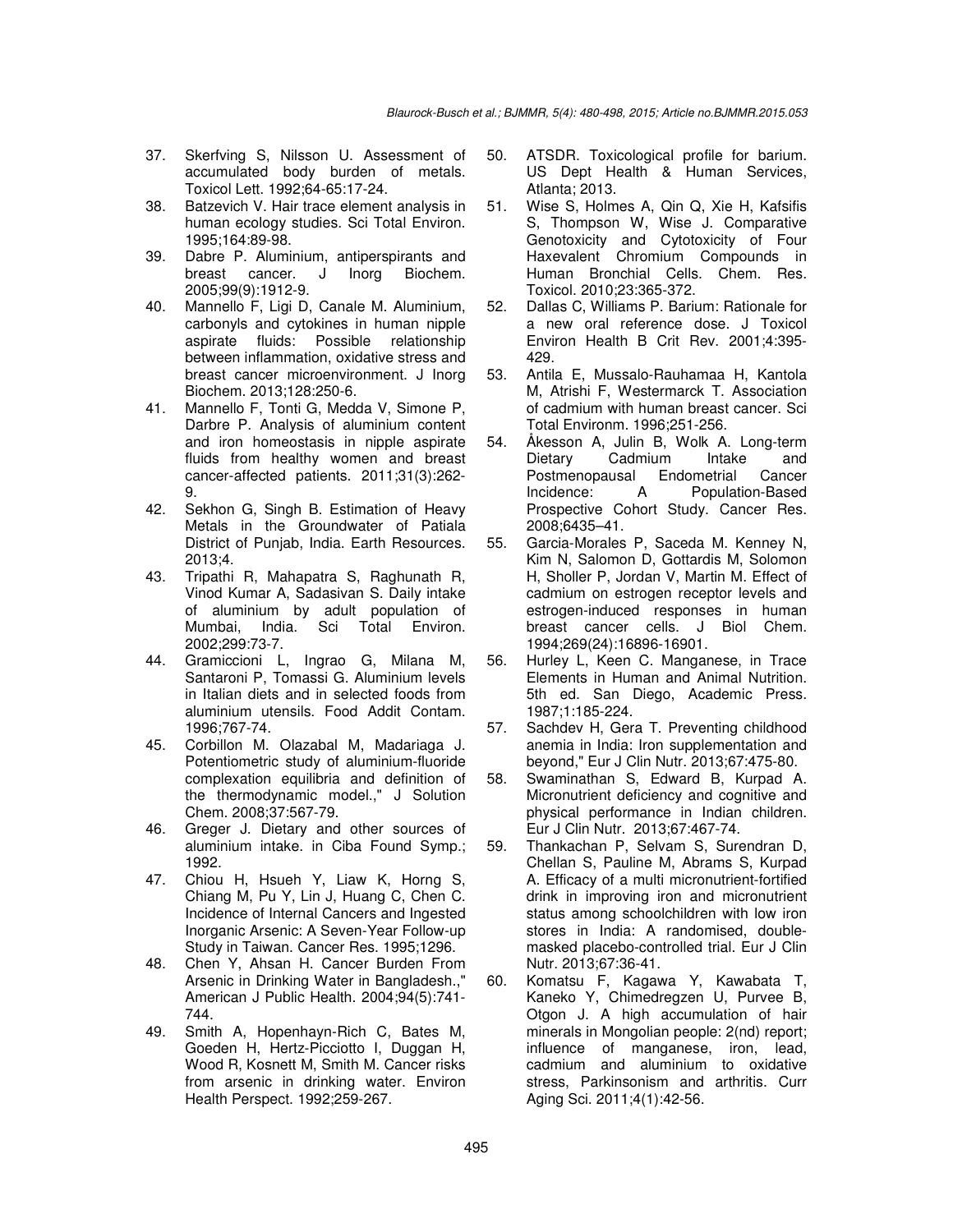- 61. Underwood E. Trace Elements in Human Health and Disease, vol. 4th ed, NY: Academic Press; 1977.
- 62. ATSDR. Toxicological profile for manganese. US Dept Health & Human Services, Atlanta; 2012.
- 63. Gerber G, Léonard A, Hantson P. Carcinogenicity, mutagenicity and teratogenicity of manganese compounds. Crit Rev Oncol Hematol. 2002;42(1):25-34.
- 64. Floriańczyk B, Grzybowska L, Marzec Z. Metallothionein and manganese concentrations in breast cancer and mastopathic tissues. J Pre-Clin and Clin Res. 2011;5(2):63-65.
- 65. Spangler J, Reid J. Environmental manganese and cancer mortality rates by county in North Carolina: an ecological study. Biol Trace Elem Res. 2010;133:128- 35.
- 66. Schulte E, Kelling K. Soil and Applied Manganese. UW Extension. 2004;A2526.
- 67. Blume H, Brümmer G, Horn R, Kandeler E, Kögel-Knabner I, Kretzschmar R, Stahr K, Wilke B. Lehrbuch der Bodenkunde, 16.Aufl, Springer-Spektrum; 2010.
- 68. Marschner P. Marschner's Mineral Nutrition of Higher Plants (Third Edition). Elsevier; 2012.
- 69. Wallis J. Intensified systems of farming in the tropics and subtropics," World Bank, Wash DC; 1997.
- 70. EPA. Nickel Compounds. Rev. Environ Protect Agency, Wash DC; 2000.
- 71. Barceloux D. Nickel, J Clin Toxicol. 2000;38(7):813.
- 72. Sivulka D. Assessment of respiratory carcinogenicity associated with exposure to metallic nickel: A review, Regul Toxicol Pharmacol. 2005;117-33.
- 73. ATSDR. Toxicological Profile for Nickel (Update). US Dept Health & Human Services, Atlanta; 1997.
- 74. WHO. Nickel in Drinking Water. Guidelines for Drinking Water Quality WHO; 2005.
- 75. García-Lestón J, Roma-Torres J, Vilares M, Pinto R, Prista J, Teixeira J, Mayan O, Conde J, Pingarilho M, Gaspar J, Pásaro E, Méndez J, Laffon B. Genotoxic effects of occupational exposure to lead and influence of polymorphisms in genes involved in lead toxicokinetics and in DNA repair. Environ Int. 2012;43:29-36.
- 76. Kašuba V, Rozgaj R, Milic M, Zelježic D, Kopjar N, Pizent A, Kljakovic-Gašpic Z, Jazbec A, "Evaluation of genotoxic effects of lead in pottery-glaze workers using

micronucleus assay, alkaline comet assay and DNA diffusion assay," Int Arch Occup Environ Health. 2012;85:807-18,

- 77. Menezes-Filho J, Viana G, Paes C. Determinants of lead exposure in children on the outskirts of Salvador, Brazil. Environ Monit Assess. 2012;184:2593-603.
- 78. Cadwalader G. Renshaw C, Jackson B, Magilligan F, Landis J, Bostick B. Erosion and physical transport via overland flow of arsenic and lead bound to silt-sized particles. Geomorphology (Amst). 2011;128:85-91.
- 79. Delistraty D, Yokel J. Ecotoxicological study of arsenic and lead contaminated soils in former orchards at the Hanford site, USA. Environ Toxicol. 2014;29:10–20.
- 80. Dheri G, Brar M, Malhi S. Heavy-metal concentration of sewage-contaminated water and its impact on underground water, soil and crop plants in alluvial soils of Northwestern India. Comm Soil Sci Plant Analysis. 2007;38:1353-1370.
- 81. Kaur S. Lead in the scales of cobras and wall lizards from rural and urban areas of Punjab, India. Sci Total Environ. 1988;77:289-90.
- 82. Kennedy D, Woodland C, Koren G. Lead exposure, gestational hypertension and pre-eclampsia: a systematic review of cause and effect. J Obstet Gynaecol. 2012;32:512-7.
- 83. G. Flora, D. Gupta and A. Tiwari, "Toxicity of lead: A review with recent updates. Interdiscip Toxicol. 2012;5:47-58.
- 84. Petrovic V, Colovic M, Krstic D, Vujacic A, Petrovica S, Joksica G, Bugarcicc Ž, Vasic V. In vitro effects of some gold complexes on Na+/K+ ATPase activity and cell proliferation. J Inorg Biochem. 2013;124:35-41.
- 85. Yuan Y, Jiang C, Xu H, Sun Y, Hu F, Bian J, Liu X, Gu J, Liu Z. Cadmium-induced apoptosis in primary rat cerebral cortical neurons culture is mediated by a calcium signaling pathway, PLoS One. 2013;8.
- 86. Zaida A. Plasma membrane Ca-ATPases: Targets of oxidative stress in brain aging and neurodegeneration, World J Biol Chem. 2010;271-80.
- 87. Hettiarachchi N, Boyle J, Bauer C, Dallas M, Pearson H, Hara S, Gamper N, Peers C. Peroxynitrite mediates disruption of Ca2+ homeostasis by carbon monoxide via Ca2+ ATPase degradation. Antioxid Redox Signal. 2012;17:744-55.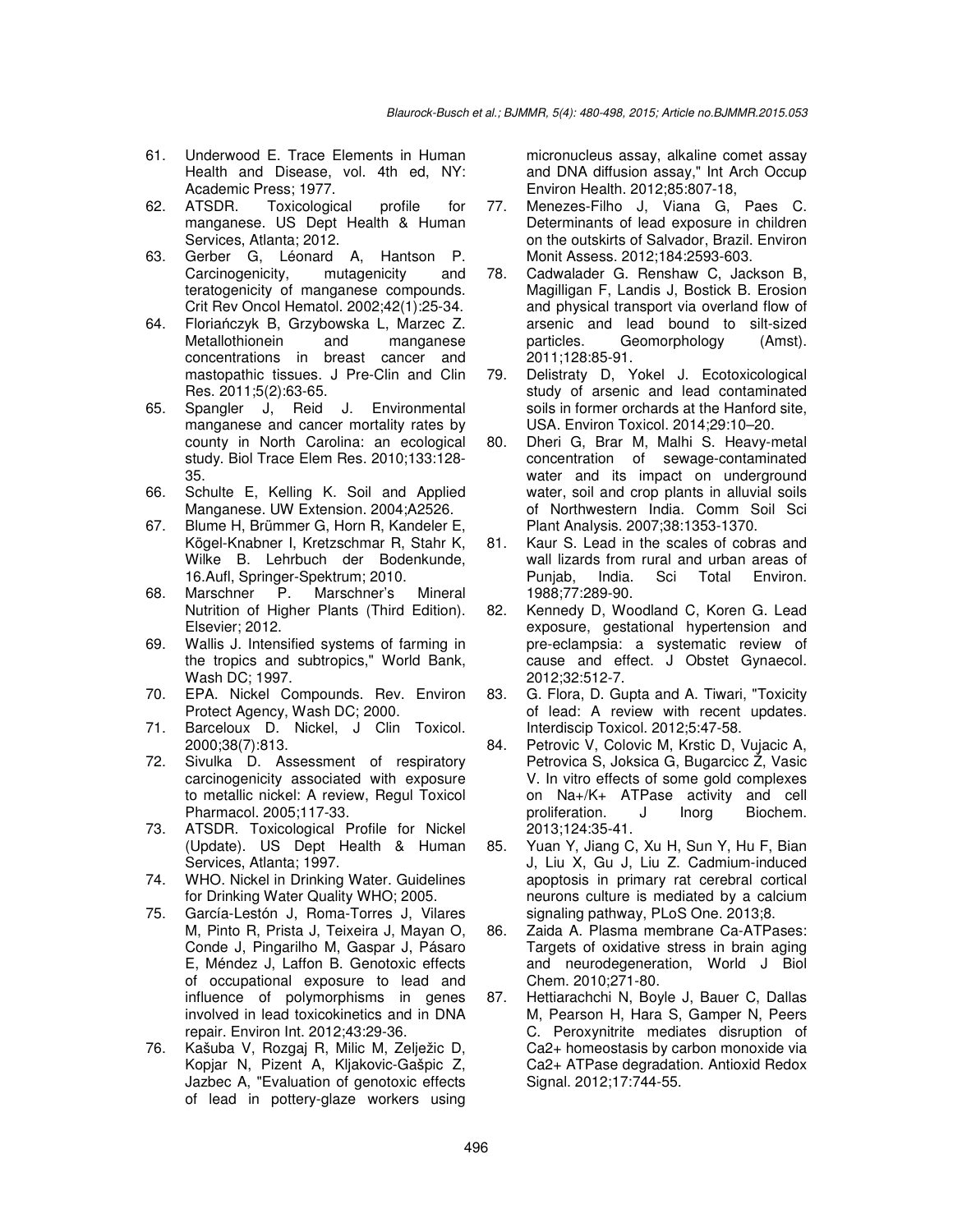- 88. Gill K, Sandhir R. Alterations in calcium homeostasis on lead exposure in rat synaptosomes," Mol Cell Biochem. 1994;131:25-33.
- 89. Baranowska-Bosiacka I, Gutowska I, Marchetti C, Rutkowska M, Marchlewicz M, Kolasa A, Prokopowicz A, Wiernicki I, Piotrowska K, Baskiewicz M, Safranow K, Wiszniewska B, Chlubek D. Altered energy status of primary cerebellar granule neuronal cultures from rats exposed to lead in the pre- and neonatal period. 2011;24-32.
- 90. IARC. IARC Monogr Eval Carcinog Risks to Humans. Inorganic and organic lead compounds. IARC; 2006.
- 91. Yang J, Wang L, Chang C, Liu T. Singlet oxygen is the major species participating in the induction of DNA strand breakage and 8-hydroxydeoxyguanosine adduct by lead acetate, Environ Mol Mutagen. 1999;194- 201.
- 92. EPA. Edition of the Drinking Water Standards and Health Advisories. Environ Protect Agency, Wash DC; 2012.
- 93. Otani N, Ishimatsu S, Mochizuki T. Acute group poisoning by titanium dioxide: Inhalation exposure may cause metal fume fever. Amer J Emerg Med. 2008;26(5):608- 611.
- 94. Sabha R. Uranium in Ground Water. Gov. of India, Dept. Atomic Energy Statement; 2012.
- 95. WHO. Uranium in drinking-water. Background document for development of WHO Guidelines for Drinking-water Quality. WHO, Geneva; 2011.
- 96. UBA. Uran (U) im Trinkwasser," Umweltbundesamt, Dessau-Roßlau; 2013.
- 97. Mehra R, Singh S, Singh K. Uranium studies in water samples belonging to Malwa Region of Punjab, using track etching technique. Radiat Meas. 2007;42:441-445.
- 98. Mehra R, Singh S, Singh K. A study of uranium, radium, radon exhalation rate and indoor radon in the environs of some areas of the Malwa region, Punjab. Indoor Built Environ. 2006;15:499-505.
- 99. Alrakabi M, Singh G, Bhalla A, Kumar S, Kumar S, Srivastava A, Rai B, Singh N, Shahi J, Mehta D. Study of uranium contamination of ground water in Punjab state in India using X-ray fluorescence technique. J Radioanal Nucl Chem. 2012;221-227.
- 100. Kumar A, Rout S, Narayanan U, Mishra M, Tripathi R, Singh J, Kumar S, Kushwaha H, "Geochemical modeling of uranium specification in the subsurface aquatic environment of Punjab State in India. J of Geo Min Res. 2011;3(5):137-46.
- 101. Garrels R, Christ C. Solutions, Minerals, and Equilibria," in Harpers' Geoscience Series, NY, Harper and Row; 1965.
- 102. Khater A. Uranium and trace elements in phosphate fertilizers - Saudi Arabia.," Health Phys. 2012;102:63-70.
- 103. Singh J, Dhaliwal T, Grover D. State Agricultural Profile-Punjab. AERC Study No. 30, Ludhiana: Agro-Economic Research Centre, Department of Economics and Sociology, Punjab Agricutural University, Punjab; 2012.
- 104. Homma-Takeda S, Kokubo T, Terada Y, Suzuki K, Ueno S, Hayao T, Inoue T, Kitahara K, Blyth B, Nishimura M, Shimada Y. Uranium dynamics and developmental sensitivity in rat kidney.," J Appl Toxicol. 2013;33:685-94.
- 105. Kurttio P, Auvinen A, Salonen L, Saha H, Pekkanen J, Mäkeläinen I, Väisänen S, Penttilä I, Komulainen H. Renal Effects of Uranium in Drinking Water. Environm Health Perspectives. 2002;110(4):337-342.
- 106. Allodji R, Leuraud K, Thiébaut A, Henry S, Laurier D, Bénichou J. Impact of measurement error in radon exposure on the estimated excess relative risk of lung cancer death in a simulated study based on the French Uranium Miners' Cohort. Radiat Environ Biophys. 2012;151-63.
- 107. Heidenreich W, Tomasek L, Grosche B, Leuraud K, Laurier D. Lung cancer mortality in the European uranium miners cohorts analyzed with a biologically based model taking into account radon measurement error. Radiat Environ Biophys. 2012;51:263-75.
- 108. Rage E, Vacquier B, Blanchardon E, Allodji R, Marsh J, Caër-Lorho S, Acker A, Laurier D. Risk of lung cancer mortality in relation to lung doses among French uranium miners: Follow-up 1956-1999, Radiat Res. 2012;177:288-97.
- 109. Tirmarche M, Harrison J, Laurier D, Blanchardon E, Paquet F, Marsh J. Risk of lung cancer from radon exposure: Contribution of recently published studies of uranium miners. Ann ICRP. 2012;41:368-77.